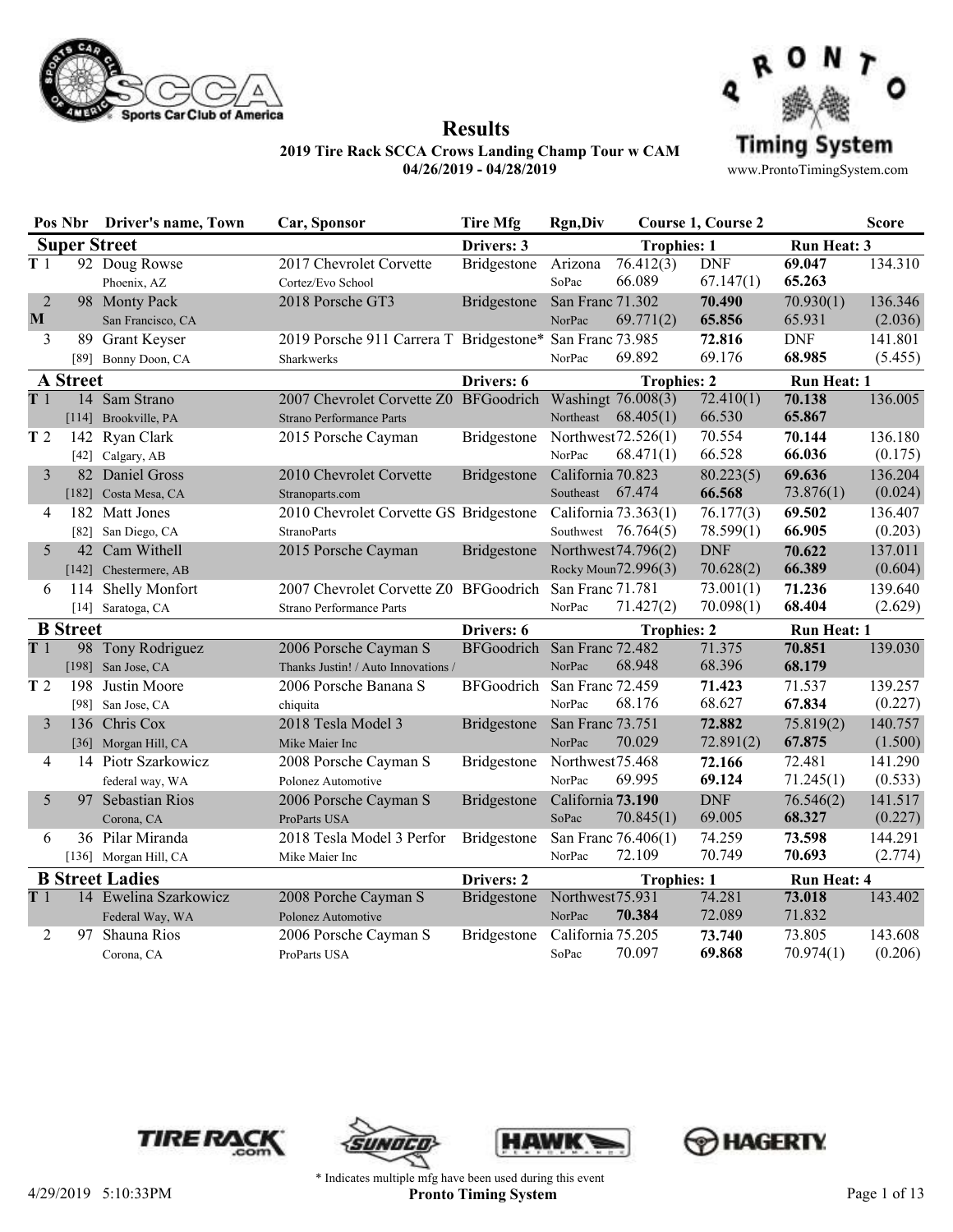



**Results**

|                                | Pos Nbr         | Driver's name, Town                          | Car, Sponsor                                               | <b>Tire Mfg</b>   | <b>Rgn,Div</b>             |                                  | <b>Course 1, Course 2</b> |                          | <b>Score</b>        |
|--------------------------------|-----------------|----------------------------------------------|------------------------------------------------------------|-------------------|----------------------------|----------------------------------|---------------------------|--------------------------|---------------------|
|                                | <b>C</b> Street |                                              |                                                            | Drivers: 9        |                            | <b>Trophies: 3</b>               |                           | <b>Run Heat: 3</b>       |                     |
| T1                             |                 | 49 Mark Scroggs<br>San Ramon, CA             | 2019 Mazda Miata<br><b>Bridgestone Tires</b>               | Bridgestone       | San Franc 71.205<br>NorPac | 70.346(1)                        | 71.146<br>68.642          | 70.569<br>80.170(1)      | 139.211             |
| T <sub>2</sub>                 |                 | 93 Maurice Velandia<br>Folsom, CA            | 2016 Mazda MX-5<br>Mazda of Elk Grove                      | BFGoodrich        | San Franc DNF<br>SoPac     | 70.010                           | 71.700<br>68.751          | 71.235<br>72.675(2)      | 139.986<br>(0.775)  |
| T <sub>3</sub>                 |                 | 70 John Tritsch<br>Portland, OR              | 2019 Mazda The Answer                                      | Bridgestone       | Oregon<br>NorPac           | 73.342<br>73.524(1)              | 72.845<br>69.636          | 74.303(1)<br>71.274(1)   | 142.481<br>(2.495)  |
| 4                              |                 | 85 Eric Shin<br>Los Altos, CA                | 2019 Mazda MX-5                                            | Bridgestone       | San Franc 74.799<br>NorPac | 71.387                           | 73.775<br>72.801(1)       | 73.228<br>70.972         | 144.200<br>(1.719)  |
| 5                              |                 | 99 Michael Butler<br>San Francisco, CA       | 2016 Mazda MX-5                                            | BFGoodrich        | San Franc 74.918<br>NorPac | 72.561                           | 73.770<br>71.965          | 74.166<br>75.246(2)      | 145.735<br>(1.535)  |
| 6                              | $[17]$          | 117 Arvind Govindaraj<br>San Bruno, CA       | 2016 Mazda MX-5<br>apexjunky                               | Yokohama*         | NorPac                     | San Franc 76.092(1)<br>76.532(3) | 77.299(2)<br>70.453       | 77.560(2)<br>70.404      | 146.496<br>(0.761)  |
| 7                              |                 | 97 Joshua Bauder<br>Reno, NV                 | 2004 Honda S2000                                           | Bridgestone* Reno | NorPac                     | <b>DNF</b><br>71.794             | 78.170<br>71.629          | 76.947<br>71.573         | 148.520<br>(2.024)  |
| 8<br>M                         |                 | 33 Lowell Jerry Roberts<br>Kneeland, CA      | 1999 Porsche boxster                                       | Hankook*          | San Franc DNF<br>NorPac    | <b>DNF</b>                       | 91.522<br><b>DNF</b>      | <b>DNF</b><br>81.656     | 173.178<br>(24.658) |
| 9                              |                 | 17 Kristen Acharya<br>[117] San Clemente, CA | 2016 Mazda Miata ND<br>apexjunky                           | Yokohama*         | California DNS<br>SoPac    | 78.395                           | <b>DNS</b><br>76.992(1)   | <b>DNS</b><br>74.799     | No Time             |
|                                | <b>D</b> Street |                                              |                                                            | Drivers: 8        |                            | <b>Trophies: 3</b>               |                           | <b>Run Heat: 4</b>       |                     |
| T <sub>1</sub>                 |                 | 85 Annie Gill<br>Renton, WA                  | 2018 Honda Civic Type R<br>ChaseRace                       | Bridgestone       | NorPac                     | Northwest 74.822(1)<br>68.996    | 72.186<br>70.576(1)       | 71.575<br>70.512(1)      | 140.571             |
| T <sub>2</sub>                 |                 | 66 Des Toups<br>Portland, OR                 | 2018 Honda Civic                                           | Bridgestone       | Northwest74.316<br>NorPac  | 69.683                           | 72.381<br>69.794          | 72.723<br>73.578(2)      | 142.064<br>(1.493)  |
| T <sub>3</sub>                 |                 | 98 Glenn Austin<br>Morgan Hill, CA           | 2005 Nissan 350Z<br>AXAnalyst/AustinSoft.com               | Bridgestone       | San Franc 74.049<br>NorPac | 69.385                           | 76.723(1)<br>79.249(2)    | 79.864(3)<br>72.530(1)   | 143.434<br>(1.370)  |
| $\overline{4}$<br>$\mathbf{M}$ |                 | 71 James Moss<br>Sunnyvale, CA               | 2016 Ford Focus RS                                         | Bridgestone       | San Franc DNF<br>NorPac    | 74.943                           | 79.052<br><b>DNF</b>      | 78.000<br>73.458         | 151.458<br>(8.024)  |
| 5                              |                 | 86 Robert Finkbiner<br>Anchorage, AK         | 2002 Audi S4 AVANT                                         | Michelin*         | Arctic Al DNF<br>NorPac    | 83.984(1)                        | <b>DNF</b><br>80.253      | 85.924<br>86.422(2)      | 166.177<br>(14.719) |
| 6                              |                 | 75 Aaron Escoto<br>[175] San Jose, CA        | 2017 Chevrolet Camaro LT Bridgestone<br>VETMotorsports.org |                   | San Franc 91.701<br>SoPac  | 84.095(1)                        | <b>DNF</b><br>85.172      | <b>DNF</b><br>83.543     | 175.244<br>(9.067)  |
| 7                              |                 | 175 Tehra Gallegos<br>[75] San Jose, CA      | 2017 Chevrolet Camaro LT Bridgestone<br>VETMotorsports.org |                   | San Franc 110.933<br>SoPac | <b>DNF</b>                       | 98.594<br>86.927          | 91.895<br>83.358         | 175.253<br>(0.009)  |
| 8                              |                 | 10 Hyunghwan Byun<br>Mountain View, CA       | 2018 BMW 230i                                              | Michelin*         | San Franc DNF<br>NorPac    | <b>DNS</b>                       | 116.890<br><b>DNS</b>     | <b>DNF</b><br><b>DNS</b> | No Time             |







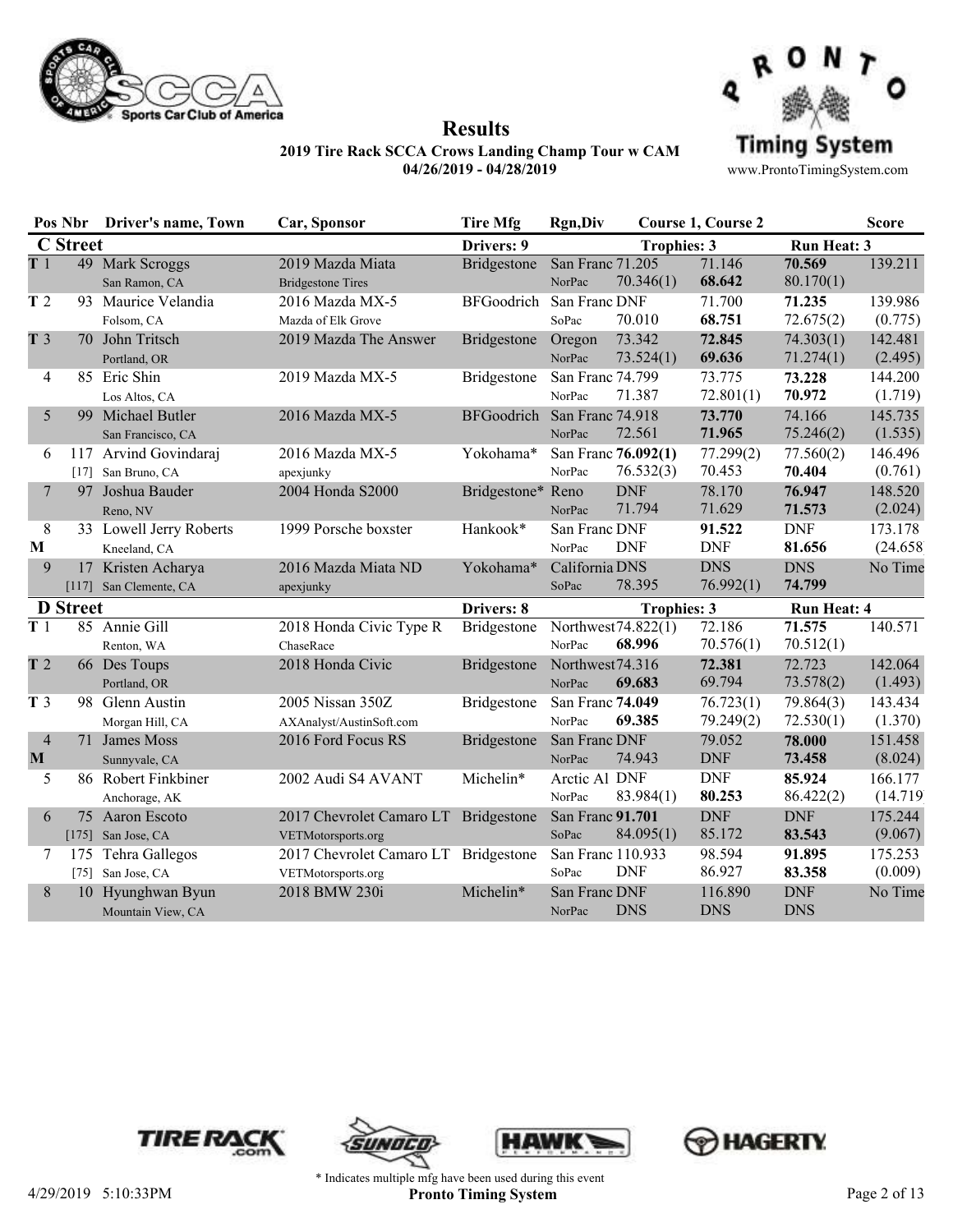



**Results**

|                | Pos Nbr         | Driver's name, Town  | Car, Sponsor           | <b>Tire Mfg</b>               | <b>Rgn,Div</b>    |                       | Course 1, Course 2 |                    | <b>Score</b> |
|----------------|-----------------|----------------------|------------------------|-------------------------------|-------------------|-----------------------|--------------------|--------------------|--------------|
|                | <b>E</b> Street |                      |                        | Drivers: 10                   |                   | <b>Trophies: 4</b>    |                    | <b>Run Heat: 3</b> |              |
| T <sub>1</sub> |                 | 189 Jeff Stuart      | 1999 Mazda Miata       | BFGoodrich                    | California 75.361 |                       | 75.514(1)          | 73.330             | 143.661      |
|                |                 | [89] Goleta, CA      | Nielsen Family Racing  |                               | SoPac             | 73.142(1)             | 71.685(1)          | 70.331             |              |
| T <sub>2</sub> |                 | 198 Alex Kang        | 2003 Toyota MR2 Spyder | <b>BFGoodrich</b>             | San Franc DNF     |                       | 74.033             | 73.322             | 143.685      |
|                |                 | [98] Newark, CA      | Cirillo Racing Ltd.    |                               | NorPac            | 76.461(3)             | 70.363             | 70.370             | (0.024)      |
| T <sub>3</sub> |                 | 51 Jonathan Cadiente | 2001 Toyota MR2        | BFGoodrich                    |                   | San Franc 77.139(1)   | 75.688             | 74.608             | 145.618      |
|                |                 | [151] Lemoore, CA    | Two Bros Racing        |                               | NorPac            | 72.396                | 71.737             | 71.010             | (1.933)      |
| T 4            |                 | 98 Ryan Cirillo      | 2003 Toyota MR2        | <b>BFGoodrich</b>             |                   | San Franc 78.690(2)   | 74.897             | 75.690(1)          | 145.789      |
|                |                 | [198] Sunnyvale, CA  | ProParts USA           |                               | NorPac            | 72.521                | 71.000             | 70.892             | (0.171)      |
| 5              | 94              | Dennis Hubbard       | 1999 Mazda Miata       | <b>BFGoodrich</b>             | California 75.203 |                       | 74.525             | 75.697(1)          | 145.846      |
|                |                 | [94] La Canada, CA   |                        |                               | SoPac             | 71.952                | 71.321             | <b>DNF</b>         | (0.057)      |
| 6              | 151             | Josh Cadiente        | 2001 Toyota Mr2        | <b>BFGoodrich</b>             | San Franc 76.341  |                       | 76.051             | 75.344             | 146.740      |
|                |                 | [51] Lemoore, CA     | <b>Cadiente Motors</b> |                               | Central           | 73.707                | 72.965             | 71.396             | (0.894)      |
| 7              | 41              | Vernon Head          | 2003 Toyota MR2 Spyder | <b>BFGoodrich</b>             | San Franc DNF     |                       | 79.266(2)          | 75.397             | 147.484      |
| M              |                 | Sacramento, CA       |                        |                               | NorPac            | 72.087                | 72.233             | 72.238             | (0.744)      |
| 8              |                 | 18 Mark Hazboun      | 1999 Mazda MX-5 Miata  | Bridgestone                   | California DNF    |                       | 83.605             | 75.738             | 149.447      |
|                |                 | Nipomo, CA           |                        |                               | SoPac             | 73.709                | 77.140(1)          | 74.445(1)          | (1.963)      |
| 9              | 89              | Eric Nielsen         | 1999 Mazda Miata       | <b>BFGoodrich</b>             | San Franc 79.007  |                       | 78.241             | 76.642             | 153.277      |
|                | $[189]$         | Santa Cruz, CA       |                        |                               | NorPac            | <b>DNF</b>            | 76.635             | <b>DNF</b>         | (3.830)      |
| 10             |                 | 50 Richard Cadiente  | 2000 Mazda Miata       | <b>BFGoodrich</b>             |                   | San Franc 85.561(1)   | 82.187(1)          | 80.511             | 158.839      |
|                |                 | Lemoore, CA          |                        |                               | Central           | 79.227(1)             | 92.591(2)          | 78.328             | (5.562)      |
|                | <b>F</b> Street |                      |                        | Drivers: 5                    |                   | <b>Trophies: 2</b>    |                    | <b>Run Heat: 4</b> |              |
| T <sub>1</sub> |                 | 94 Zach Heidepriem   | 2011 BMW M3            | Bridgestone                   | San Franc 73.165  |                       | 73.084             | 72.218             | 141.756      |
|                |                 | San Jose, CA         |                        |                               | NorPac            | 70.334                | 70.012             | 69.538             |              |
| T <sub>2</sub> |                 | 82 Shane Donahue     | 2011 BMW M3            | <b>Bridgestone</b>            |                   | Milwauke 76.922(1)    | 74.263             | 75.416(1)          | 144.846      |
|                |                 | North Hollywood, CA  | ConeCoach.com          |                               | Central           | 75.777(2)             | 71.860             | 70.583             | (3.090)      |
| 3              |                 | 60 Bruce Hopkins     | 2014 Chevrolet Camaro  | <b>Bridgestone</b>            | San Franc 77.520  |                       | 75.752             | 77.411(1)          | 148.168      |
|                |                 | Granite Bay, CA      |                        |                               | NorPac            | 74.545                | 73.256             | 72.416             | (3.322)      |
| $\overline{4}$ | 52              | Maggie Elorza        | 2017 BMW M240i xdrive  | <b>Bridgestone</b>            | Reno              | 81.984(2)             | <b>DNF</b>         | <b>DNF</b>         | 154.479      |
|                |                 | Reno, NV             |                        |                               |                   | Southwest $82.577(5)$ | 74.307             | 72.495             | (6.311)      |
| 5              | 57              | Mike Strande         | 2013 BMW M3            | Bridgestone* San Franc 81.081 |                   |                       | <b>DNF</b>         | <b>DNF</b>         | 155.379      |
| M              |                 | Kneeland, CA         |                        |                               | NorPac            | 75.442                | 74.947             | 74.298             | (0.900)      |







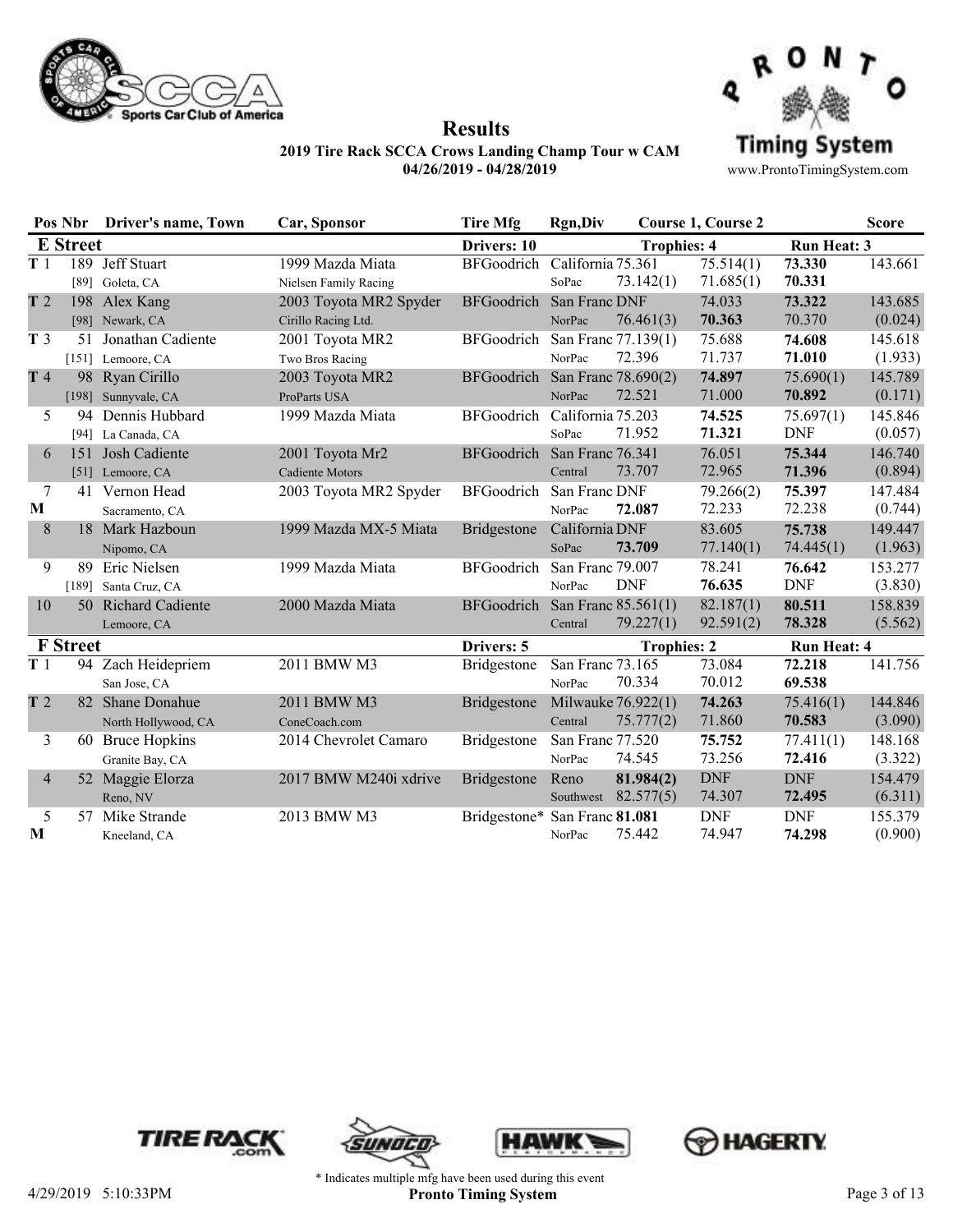



**Results**

|                | Pos Nbr         | <b>Driver's name, Town</b> | Car, Sponsor                       | Tire Mfg           | <b>Rgn,Div</b>    |                     | Course 1, Course 2 |                    | <b>Score</b> |
|----------------|-----------------|----------------------------|------------------------------------|--------------------|-------------------|---------------------|--------------------|--------------------|--------------|
|                | <b>G</b> Street |                            |                                    | Drivers: 6         |                   | <b>Trophies: 2</b>  |                    | <b>Run Heat: 4</b> |              |
| T1             |                 | 94 Chris Kannan            | 2016 Ford Focus                    | Bridgestone        |                   | San Franc 80.847(3) | 75.659             | 74.314             | 147.687      |
| M              | $[194]$         | Orangevale, CA             | <b>Auburn Tire Service</b>         |                    | NorPac            | 77.980(3)           | 76.635(2)          | 73.373             |              |
| T <sub>2</sub> |                 | 189 Howard Yang            | 2016 Ford Focus ST                 | Bridgestone        | San Franc 78.064  |                     | 75.741             | 75.655             | 147.736      |
|                |                 | [89] Union City, CA        |                                    |                    | NorPac            | 73.835              | 72.630             | 72.081             | (0.049)      |
| 3              |                 | 80 Brandon Osborne         | 2018 Ford Focus ST                 | <b>Bridgestone</b> |                   | 79.909(1)           | <b>DNF</b>         | 76.819             | 148.482      |
|                |                 | Brentwood, CA              | Whiteline                          |                    | NorPac            | 74.595              | 72.635             | 71.663             | (0.746)      |
| 4              |                 | 49 Kaustav Acharya         | 2016 Ford Focus ST                 | <b>Bridgestone</b> | California 78.203 |                     | 76.445             | 75.992             | 148.570      |
|                | $[117]$         | San Clemente, CA           | apexjunky                          |                    | SoPac             | 73.536              | 73.500             | 72.578             | (0.088)      |
| 5              |                 | 194 Pamela Kannan          | 2016 Ford Focus                    | <b>Bridgestone</b> |                   | San Franc 82.602(2) | 76.724             | 76.518             | 149.734      |
| M              |                 | [94] Orangevale, CA        | <b>Auburn Tire Service</b>         |                    | NorPac            | 86.748(6)           | 74.002             | 73.216             | (1.164)      |
| 6              | 89              | Yongzhe Wen                | 2016 Ford Focus ST                 | Bridgestone        | San Franc 76.918  |                     | 77.210             | 81.805(3)          | 150.401      |
|                |                 | [189] Turlock, CA          |                                    |                    | NorPac            | 73.483              | 75.788(1)          | 75.027             | (0.667)      |
|                |                 | <b>Solo Spec Coupe</b>     |                                    | Drivers: 6         |                   | <b>Trophies: 2</b>  |                    | Run Heat: 3        |              |
| T1             |                 | 90 Dhiraj Jadhav           | Subaru BRZ                         | Falken             |                   | San Franc 78.353(2) | 74.509             | 74.354             | 145.229      |
|                |                 | San Jose, CA               | ApexJunky                          |                    | NorPac            | 73.292(1)           | 70.875             | 71.430             |              |
| T <sub>2</sub> |                 | 95 Ricardo Quinonez        | 2013 Scion Frs                     | Falken*            | San Franc 76.589  |                     | 75.709             | 81.507(3)          | 147.958      |
| M              |                 | Fresno, CA                 | Team Cuz                           |                    | NorPac            | 72.925              | 72.474             | 72.249             | (2.729)      |
| 3              |                 | 18 Ed Runnion              | 2016 Scion FR-S                    | Falken             | San Franc 76.746  |                     | 78.939(1)          | 77.505(1)          | 148.827      |
|                |                 | [118] San Jose, CA         | Stranoparts.com                    |                    | NorPac            | 73.054              | 72.475             | 72.081             | (0.869)      |
| 4              |                 | 91 Bill Charron            | 2015 Subaru BRZ                    | Falken             |                   | San Franc 78.073(1) | 78.260(1)          | 76.301             | 149.286      |
| M              |                 | San Juan Bautista, CA      |                                    |                    | NorPac            | 72.985              | <b>DNF</b>         | 76.471(2)          | (0.459)      |
| 5              |                 | 37 Dennis Quilantang       | 2013 Subaru BRZ                    | Falken             |                   | San Franc 81.657(1) | 79.413(1)          | 76.836             | 150.314      |
|                |                 | [37] San Jose, CA          | <b>Safety Steward Class</b>        |                    | NorPac            | 73.919              | 73.731             | 73.478             | (1.028)      |
| 6              | 118             | Velma Boreen               | 2016 Scion FR-S                    | Falken             |                   | Indianapo 97.331(1) | 90.129             | 86.687             | 169.220      |
| M              |                 | [18] WESTFIELD, IN         | Thanks Ed!                         |                    | Great Lakes DNF   |                     | <b>DNF</b>         | 82.533             | (18.906)     |
|                |                 | <b>Super Street R</b>      |                                    | Drivers: 2         |                   | <b>Trophies: 1</b>  |                    | <b>Run Heat: 4</b> |              |
| T1             |                 | 119 Jeff D Woodbury        | 2017 Chevrolet Corvette Gr Hoosier |                    | Northwest71.182   |                     | 69.576             | 68.099             | 134.972      |
|                |                 | [19] RIchland, WA          | JDW Ent.                           |                    | NorPac            | 72.105(2)           | 67.906             | 66.873             |              |
| 2              | 19              | Julie A Woodbury           | 2017 Chevrolet Corvette Gr Hoosier |                    | Northwest76.998   |                     | 74.196             | 76.019(1)          | 146.308      |
|                |                 | [119] RIchland, WA         | JDW Ent.                           |                    | NorPac            | <b>DNF</b>          | 72.112             | <b>DNF</b>         | (11.336)     |







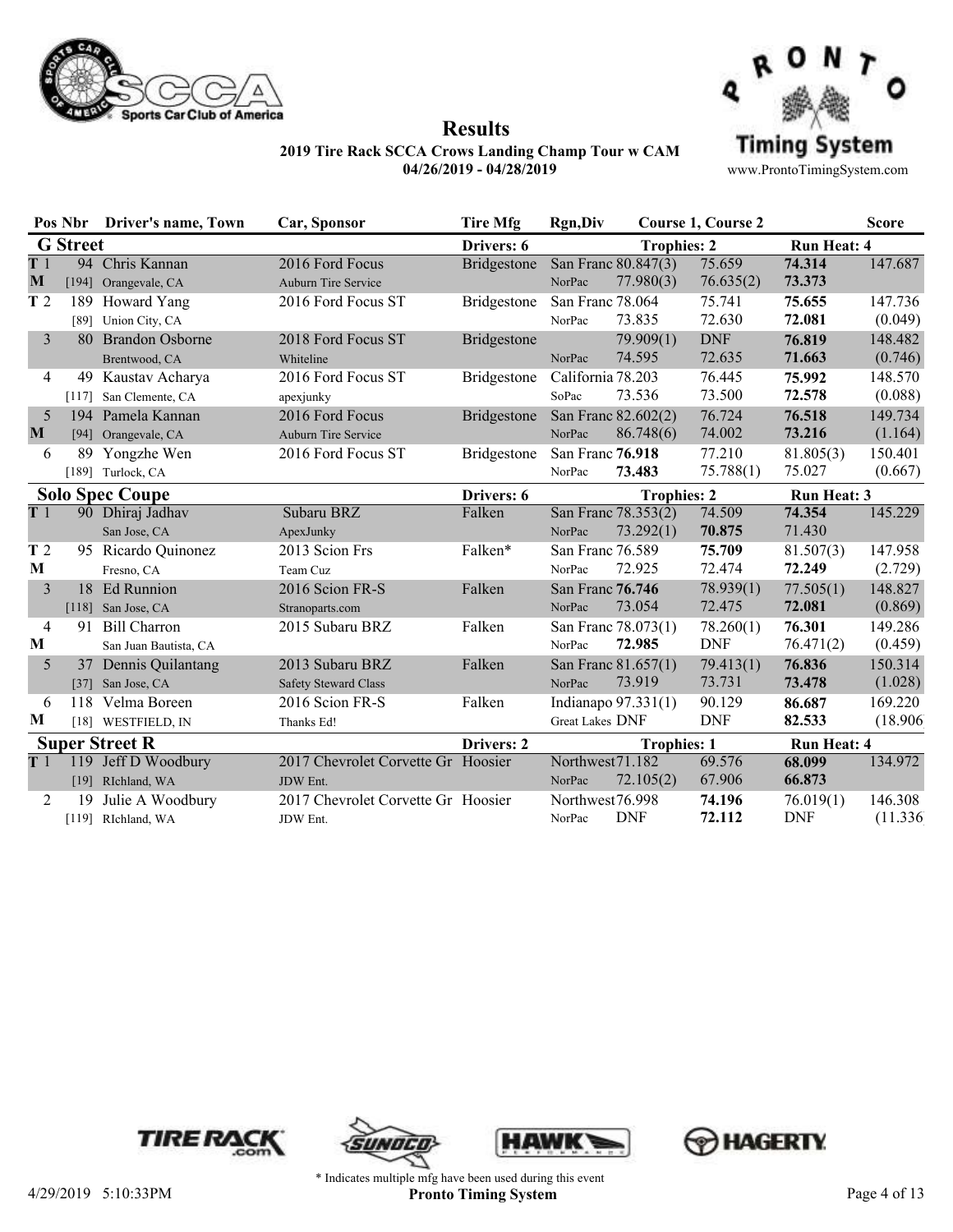



**Results**

www.ProntoTimingSystem.com

|                 | Pos Nbr Driver's name, Town        | Car, Sponsor                           | <b>Tire Mfg</b>             | <b>Rgn,Div</b>         |                       | Course 1, Course 2 |                             | <b>Score</b> |
|-----------------|------------------------------------|----------------------------------------|-----------------------------|------------------------|-----------------------|--------------------|-----------------------------|--------------|
|                 | <b>Street Touring Ultra</b>        |                                        | Drivers: 9                  |                        | <b>Trophies: 3</b>    |                    | <b>Run Heat: 1</b>          |              |
| T1              | 94 Christopher Mayfield            | 2011 BMW M3                            | Bridgestone                 | Colorado 69.361        |                       | 71.249(1)          | 69.740                      | 134.338      |
|                 | [194] Menlo Park, CA               | <b>Centerline Consulting Services</b>  |                             | Rocky Moun67.507(1)    |                       | 67.021(1)          | 64.977                      |              |
| T <sub>2</sub>  | 186 Jimmy Au-Yeung                 | 2006 Mitsubishi Lancer Evo Bridgestone |                             | San Franc 71.331       |                       | 75.941(3)          | 69.147                      | 135.667      |
|                 | [86] Visalia, CA                   |                                        |                             | NorPac                 | 71.327(2)             | 67.202             | 66.520                      | (1.329)      |
| T <sub>3</sub>  | 97 Matt Ales                       | 2003 BMW M3                            | Bridgestone                 | California 72.576(1)   |                       | 72.227(1)          | 70.229                      | 138.281      |
|                 | El Dorado Hills, CA                | DifTech / OS Giken                     |                             | SoPac                  | 69.033(1)             | 68.657(1)          | 68.052(1)                   | (2.614)      |
| 4               | 86 Brent Vitolins                  | 2006 Mitsubishi Evo                    | Bridgestone                 | Northwest71.045        |                       | 69.871             | 72.955(2)                   | 139.187      |
|                 | [186] Bothell, WA                  | Thanks Jimmy!                          |                             | NorPac                 | 69.559(1)             | 69.374(1)          | 69.316(1)                   | (0.906)      |
| 5               | 194 Nathan Hackman                 | 2011 BMW M3                            | Bridgestone                 | San Franc 83.387       |                       | 73.551             | 71.936                      | 139.335      |
|                 | [94] Santa Clara, CA               | <b>Centerline Consulting Services</b>  |                             | NorPac                 | 67.664                | 69.830(1)          | 67.399                      | (0.148)      |
| 6               | 95 Steve McLaughlin                | 2007 Nissan 350Z                       | Bridgestone                 | Reno                   | 73.768                | 74.263(1)          | 73.965(1)                   | 142.102      |
|                 | Sparks, NV                         |                                        |                             | NorPac                 | 71.994(1)             | 70.186(1)          | 68.334                      | (2.767)      |
| 7               | 74 Hal Dorton                      | 2003 BMW M3                            | Bridgestone                 | San Franc 74.421       |                       | 73.608             | 75.084(1)                   | 142.178      |
|                 | Pleasant Hill, CA                  | <b>EDGE Motorworks</b>                 |                             | NorPac                 | <b>DNF</b>            | 69.074             | 68.570                      | (0.076)      |
| 8               | 35 Paul Tibbals                    | 2006 Subaru STI                        | BFGoodrich                  | San Franc 75.622(1)    |                       | 73.351             | 72.984                      | 143.267      |
| $\mathbf{M}$    | San Ramon, CA                      |                                        |                             | NorPac                 | 72.322                | 70.532             | 70.283                      | (1.089)      |
| 9               | 5 David Johnson                    | 2016 Ford focus rs                     | Bridgestone* Land O L DNF   |                        |                       | <b>DNF</b>         | 77.011                      | 147.078      |
| $\mathbf M$     | Box Elder, SD                      |                                        |                             | SoPac                  | 79.040(3)             | 71.002             | 70.067                      | (3.811)      |
|                 | <b>Street Touring Ultra Ladies</b> |                                        | Drivers: 1                  |                        | <b>Trophies: 1</b>    |                    | <b>Run Heat: 4</b>          |              |
| $\overline{T}1$ | 9 Carole Zepeda                    | 2017 Ford Focus RS                     | Bridgestone                 | San Franc 85.606(2)    |                       | 79.645             | 77.550                      | 151.829      |
|                 | Arroyo Grande, CA                  | SGRT A-1 Accounting                    |                             | NorPac                 | 75.293                | 74.279             | 74.590(1)                   |              |
|                 | <b>Street Touring Roadster</b>     |                                        | Drivers: 9                  |                        | <b>Trophies: 3</b>    |                    | <b>Run Heat: 4</b>          |              |
| T <sub>1</sub>  | 197 Praneil Prasad                 | 2016 Mazda Miata                       | Bridgestone                 | San Franc 69.568       |                       | 69.106             | 68.592                      | 134.823      |
|                 | [97] Hercules, CA                  |                                        |                             | NorPac                 | 66.799                | 66.592             | 66.231                      |              |
| T 2             | 42 Reed Gibson                     | 2007 Honda S2000                       | BFGoodrich                  | California 71.688(1)   |                       | 71.486(1)          | 69.479                      | 136.241      |
|                 | Gardena, CA                        |                                        |                             |                        | Southwest $69.604(1)$ | 67.516             | 66.762                      | (1.418)      |
| T <sub>3</sub>  | 97 Todd Winstanley                 | 2016 Mazda Miata                       | Bridgestone                 | San Franc 71.914       |                       | 71.518             | 70.629                      | 138.750      |
|                 | [197] San Mateo, CA                | Fig Newtons                            |                             | NorPac                 | 68.392                | <b>DNF</b>         | 68.121                      | (2.509)      |
| 4               | 88 Mark Lewis                      | 2016 Mazda MX-5 Club                   | BFGoodrich                  | San Franc DNF          |                       | 70.691             | 72.939(1)                   | 139.112      |
|                 | Oakland, CA                        |                                        |                             | NorPac                 | 69.372                | 69.909(1)          | 68.421                      | (0.362)      |
| 5               | 50 Scott Mullens                   | 2016 Mazda MX5                         | Bridgestone                 | California $76.498(3)$ |                       | 72.045             | 70.557                      | 140.343      |
|                 | Lancaster, CA                      |                                        |                             | SoPac                  | 69.786(1)             | 69.788(1)          | 70.645(1)                   | (1.231)      |
| 6               | 96 James Laeno                     | Mazda MX-5 GT                          | BFGoodrich San Franc 71.067 |                        |                       | 70.446             | 76.496(3)                   | 140.910      |
|                 | San Juan Bautista, CA              |                                        |                             | NorPac                 | 70.464(1)             | <b>DNF</b>         | DNF                         | (0.567)      |
| 7               | 124 David Peterson                 | 2016 Mazda MX-5                        | BFGoodrich                  | San Franc 72.457       |                       | <b>DNF</b>         | 71.528                      | 141.608      |
|                 | [24] San Jose, CA                  |                                        |                             | NorPac                 | 72.980(2)             | <b>DNF</b>         | 70.080                      | (0.698)      |
| 8               | 24 April Thompson                  | 2016 Mazda MX-5                        | BFGoodrich San Franc 84.311 |                        |                       | 79.443             | 78.728                      | 153.022      |
|                 | [124] San Jose, CA                 |                                        |                             | NorPac                 | 81.125(1)             | 74.294             | <b>DNF</b>                  | (11.414)     |
| 9               | 64 Glenn Jarecki                   | 2012 Mazda MX-5                        | Continental                 | San Franc DNF          |                       | <b>DNF</b>         | $\ensuremath{\mathrm{DNF}}$ | No Time      |
| M               | San Leandro, CA                    |                                        |                             | NorPac                 | <b>DNS</b>            | <b>DNS</b>         | <b>DNS</b>                  |              |







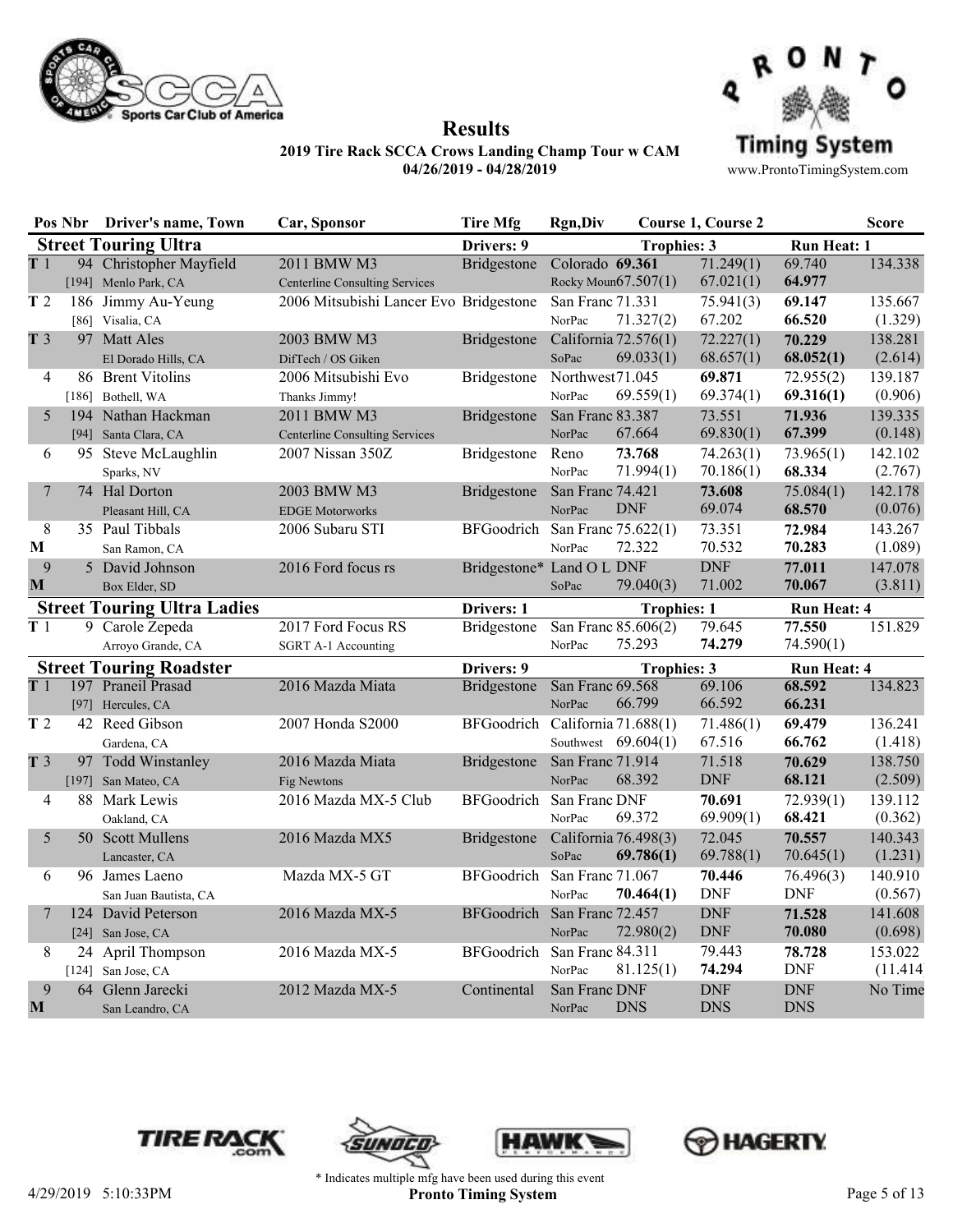



**Results**

www.ProntoTimingSystem.com

|                | Pos Nbr | <b>Driver's name, Town</b>    | Car, Sponsor                    | <b>Tire Mfg</b>         | <b>Rgn,Div</b>    |                       | <b>Course 1, Course 2</b> |                    | <b>Score</b> |
|----------------|---------|-------------------------------|---------------------------------|-------------------------|-------------------|-----------------------|---------------------------|--------------------|--------------|
|                |         | <b>Street Touring Xtreme</b>  |                                 | Drivers: 23             |                   | <b>Trophies: 7</b>    |                           | <b>Run Heat: 2</b> |              |
| T <sub>1</sub> |         | 189 Michael Carpenter         | 2012 BMW 128i                   | <b>BFGoodrich</b>       | Utah              | 71.753(1)             | 69.806                    | 69.454             | 136.195      |
|                |         | [89] Draper, UT               | Callahan Auto Parts             |                         | Rocky Moun66.741  |                       | 68.034                    | 66.997             |              |
| T <sub>2</sub> | 188     | Mack Tsang                    | 2013 Subaru                     | BFGoodrich              | San Franc 70.074  |                       | 70.394                    | 69.531             | 136.969      |
|                |         | [88] Hayward, CA              | Kidder Transportation           |                         | NorPac            | 81.468(3)             | 68.034                    | 67.438             | (0.774)      |
| T <sub>3</sub> |         | 80 Adrian Cardenas            | 2010 Mazda RX8                  | Bridgestone             | California 70.863 |                       | 70.033                    | 70.330             | 137.154      |
|                |         | San Gabriel, CA               |                                 |                         | Southwest 67.778  |                       | 69.417(1)                 | 67.121             | (0.185)      |
| T4             |         | 160 Alex Paraskevas           | 2013 Subaru BRZ                 | <b>BFGoodrich</b>       | Oregon            | 71.120                | 72.456(1)                 | 70.970             | 138.739      |
|                |         | [60] Independence, OR         |                                 |                         | NorPac            | 68.443                | 68.147                    | 67.769             | (1.585)      |
| T <sub>5</sub> | 198     | Erik Acks                     | 2013 Subaru BRZ                 | <b>Bridgestone</b>      | San Franc 71.633  |                       | 70.489                    | 70.871             | 138.764      |
|                | [98]    | Campbell, CA                  |                                 |                         | NorPac            | 70.922(1)             | 68.275                    | 68.375             | (0.025)      |
| T 6            |         | 95 Michael Yanase             | 2016 Subaru BRZ                 | <b>Bridgestone</b>      | California 72.905 |                       | 71.345                    | 71.140             | 139.023      |
|                | [195]   | Rancho Palos Verdes, CA       | Thanks TChang / OS Giken / West |                         | SoPac             | 69.162                | 67.883                    | 70.044(1)          | (0.259)      |
| T <sub>7</sub> | 89.     | <b>Brandon Davis</b>          | 2012 BMW 128i                   | <b>BFGoodrich</b>       | Utah              | 71.440                | 70.599                    | 70.506             | 139.190      |
|                |         | [189] Draper, UT              | Shake and Bake                  |                         |                   | Rocky Moun72.118(2)   | 68.684                    | 69.719(1)          | (0.167)      |
| 8              | 88      | Justin Tsang                  | 2013 Subaru BRZ                 | BFGoodrich              |                   | San Franc 74.804(2)   | 72.074(1)                 | 80.599             | 139.854      |
|                | $[188]$ | Hayward, CA                   | Kidder Transporation            |                         | NorPac            | 70.095(1)             | 68.578                    | 67.780             | (0.664)      |
| 9              | 187     | Scott Dixon                   | 2015 Subaru BRZ                 | Bridgestone             |                   | Northwest $82.741(1)$ | 73.202                    | 72.373             | 140.645      |
|                |         | [87] Mukilteo, WA             | Drift Office                    |                         | NorPac            | 68.692                | 68.272                    | 76.041             | (0.791)      |
| 10             |         | 81 Taylour Wargo              | 2015 Scion FR-S                 | BFGoodrich NorthwestDNF |                   |                       | 72.919                    | 71.360             | 140.677      |
|                |         | Bellingham, WA                | Thanks Tony! Team Cabana Boiz   |                         | NorPac            | 70.888                | 69.317(1)                 | 69.837             | (0.032)      |
| 11             | 179     | Glen Anderson                 | 2014 Subaru BRZ                 | BFGoodrich              |                   | San Franc 74.024(1)   | 72.050                    | 73.083             | 140.806      |
|                | $[79]$  | Santa Clara, CA               |                                 |                         | NorPac            | 68.756                | 68.764                    | 70.685(1)          | (0.129)      |
| 12             |         | 195 Terence Chang             | 2016 Subaru BRZ                 | Bridgestone             |                   | California 75.074(1)  | 72.557                    | 73.121(1)          | 140.923      |
|                |         | [95] Rolling Hills Estate, CA | OS Giken/ MANN Engineering / F  |                         | SoPac             | 75.308(3)             | 68.984                    | 68.366             | (0.117)      |
| 13             |         | 94 Adam Tarnoff               | 2004 Mazda RX8                  | Bridgestone             | California 74.033 |                       | 72.469                    | 73.036             | 141.235      |
|                |         | Lawndale, CA                  | Raceline USA / A.R.E.           |                         | SoPac             | <b>DNF</b>            | 68.766                    | 69.270             | (0.312)      |
| 14             |         | 59 Blaine Sparling            | 2017 Subaru BRZ                 | Bridgestone             |                   | San Franc 76.971(2)   | 78.458(3)                 | 73.024             | 141.824      |
|                |         | [159] San Jose, CA            |                                 |                         | NorPac            | 69.628                | 68.800                    | 72.175(2)          | (0.589)      |
| 15             | 60      | Zeph Uusitalo                 | 2013 Subaru BRZ                 | BFGoodrich              | Oregon            | 74.589                | 73.173                    | 72.916             | 141.837      |
|                |         | [160] Silverton, OR           |                                 |                         | NorPac            | 69.254                | 69.947                    | 68.921             | (0.013)      |
| 16             |         | 87 Brad Herley                | 2015 Subaru BRZ                 | <b>Bridgestone</b>      | Northwest73.009   |                       | 72.457                    | 72.132             | 142.115      |
|                |         | [187] Sammamish, WA           |                                 |                         | NorPac            | <b>DNF</b>            | 69.983(1)                 | <b>DNF</b>         | (0.278)      |
| 17             |         | 26 Kurt Wong                  | 2013 Scion FRS                  | <b>BFGoodrich</b>       | San Franc 72.738  |                       | 73.711(1)                 | 72.813             | 142.328      |
|                |         | Fresno, CA                    | Team Cuz / WongSifu Car Care    |                         | NorPac            | 70.030                | 69.894                    | 69.590             | (0.213)      |
| 18             | 129     | Joey Jones                    | 2015 Scion FR-S                 | Bridgestone             |                   | Northwest78.211(1)    | 76.790(1)                 | 74.274             | 144.863      |
|                |         | [29] Seattle, WA              | <b>DSG</b> Performance          |                         | NorPac            | 75.122(2)             | 70.716                    | 70.589             | (2.535)      |
| 19             |         | 12 Cheng Li                   | 2018 Subaru BRZ                 | <b>Bridgestone</b>      | San Franc 92.799  |                       | <b>DNF</b>                | 75.501             | 146.926      |
|                |         | United States, CA             |                                 |                         | NorPac            | 77.912                | 72.115                    | 71.425             | (2.063)      |
| 20             |         | 79 Matt Francavilla           | 2014 Subaru BRZ                 | <b>BFGoodrich</b>       |                   | San Franc 80.989(2)   | 77.675(1)                 | 76.986(1)          | 149.316      |
|                |         | [179] Sunnyvale, CA           |                                 |                         | NorPac            | 83.835                | 72.330                    | 73.980(2)          | (2.390)      |
| 21             |         | 98 Megan Anderson             | 2013 Subaru BRZ                 | <b>Bridgestone</b>      |                   | San Franc 84.601(3)   | 77.496                    | 77.278             | 149.737      |
|                |         | [198] Santa Clara, CA         |                                 |                         | NorPac            | 77.533(1)             | 73.830                    | 72.459             | (0.421)      |
| 22             |         | 86 Jim Zhu                    | 2014 Subaru BRZ                 | <b>Bridgestone</b>      |                   | California 76.803(1)  | 82.538(4)                 | 79.168(2)          | 150.142      |
|                |         | Anaheim, CA                   | Evil Apex Racing                |                         | NorPac            | 74.000                | DNF                       | 73.339(1)          | (0.405)      |







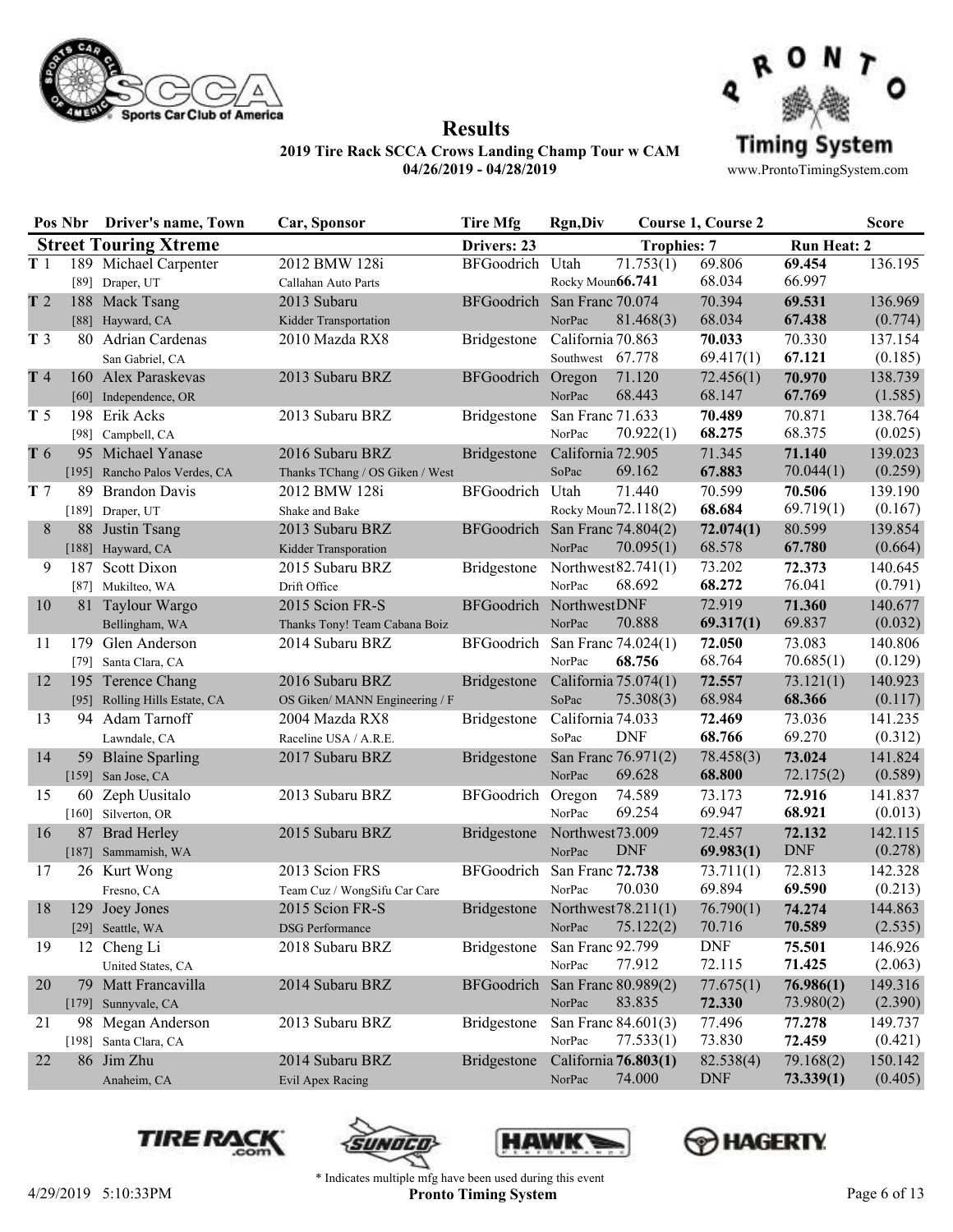



**Results**

|                | Pos Nbr | Driver's name, Town                 | Car, Sponsor              | <b>Tire Mfg</b>            | <b>Rgn,Div</b>    |                        | <b>Course 1, Course 2</b> |                    | <b>Score</b> |
|----------------|---------|-------------------------------------|---------------------------|----------------------------|-------------------|------------------------|---------------------------|--------------------|--------------|
| 23             |         | 29 Brandon Kite                     | 2015 Scion FR-S           | Bridgestone                | NorthwestDNF      |                        | 77.423                    | 78.150(1)          | 152.627      |
|                |         | [129] SEATTLE, WA                   | Evil Apex Racing          |                            | NorPac            | 77.258(2)              | 75.204                    | 75.652(1)          | (2.485)      |
|                |         | <b>Street Touring Xtreme Ladies</b> |                           | Drivers: 6                 |                   | <b>Trophies: 2</b>     |                           | <b>Run Heat: 4</b> |              |
| T <sub>1</sub> |         | 87 Kate Fisher                      | 2015 Scion FRS            | BFGoodrich Arizona B73.710 |                   |                        | 72.924                    | 72.162             | 140.935      |
|                |         | [187] Chandler, AZ                  |                           |                            | SoPac             | 69.526                 | 69.078                    | 68.773             |              |
| T <sub>2</sub> |         | 70 Catherine Tran                   | 2010 Mazda Rx8            | <b>Bridgestone</b>         | California 73.027 |                        | 72.277                    | 71.428             | 141.145      |
|                |         | Fountain Valley, CA                 | Frsport                   |                            | Southwest 70.314  |                        | 70.552                    | 69.717             | (0.210)      |
| 3              |         | 187 Youmna Zalzal                   | 2015 Toyota FR-S          | <b>BFGoodrich</b>          |                   | San Franc 77.953(1)    | 73.379                    | 76.695(2)          | 143.793      |
|                |         | [87] San Jose, CA                   |                           |                            | NorPac            | 72.414(1)              | 72.056(1)                 | 70.414             | (2.648)      |
| $\overline{4}$ |         | 59 Eileen Blando                    | 2017 Subaru BRZ           | <b>BFGoodrich</b>          | San Franc 73.411  |                        | <b>DNF</b>                | 76.104(2)          | 145.866      |
|                |         | San Jose, CA                        | Thanks Blaine!!           |                            | NorPac            | 72.482(1)              | 73.451(2)                 | 72.455(1)          | (2.073)      |
| 5              |         | 126 Katherine Flater                | 2013 Scion FR-S           | BFGoodrich                 |                   | San Franc 80.098(3)    | 79.074(3)                 | 75.068(1)          | 146.450      |
|                |         | [26] Fresno, CA                     |                           |                            | SoPac             | 91.922(5)              | 71.382                    | 83.853             | (0.584)      |
| 6              |         | 26 Kristen Moore                    | 2013 Scion FRS            | <b>BFGoodrich</b>          | San Franc DNF     |                        | 86.171(4)                 | 76.139             | No Time      |
|                |         | [ $126$ ] San Jose, CA              | chiquita                  |                            | NorPac            | <b>DNS</b>             | <b>DNS</b>                | <b>DNS</b>         |              |
|                |         | <b>Street Touring Sport</b>         |                           | Drivers: 7                 |                   | <b>Trophies: 3</b>     |                           | <b>Run Heat: 3</b> |              |
| T <sub>1</sub> |         | 55 Christopher Vreeland             | 1988 Honda CRX Si         | <b>BFGoodrich</b>          | Utah              | 71.963                 | 71.545                    | 71.315             | 139.998      |
|                |         | Layton, UT                          | <b>Sticky Rice Racing</b> |                            |                   | Rocky Moun $71.842(1)$ | 68.683                    | 69.389             |              |
| T <sub>2</sub> | 181     | Oliver Taylor                       | 1993 Mazda Miata          | Bridgestone                | Northwest74.283   |                        | 79.560                    | 72.018             | 141.102      |
|                |         | [81] Seattle, WA                    | <b>Brads Custom Auto</b>  |                            | NorPac            | 69.193                 | 69.084                    | 76.650             | (1.104)      |
| T <sub>3</sub> |         | 98 Craig Naylor                     | 1995 Mazda Miata          | <b>Bridgestone</b>         | San Diego73.191   |                        | 73.016                    | 72.541             | 142.241      |
|                |         | Long Beach, CA                      | QUICKdocs mobile notary   |                            | SoPac             | 70.492                 | 70.418                    | 69.700             | (1.139)      |
| 4              |         | 12 Ralph Elder                      | 1989 Honda Civic si       | <b>BFGoodrich</b>          |                   | San Franc 77.614(1)    | 74.532                    | 87.942(1)          | 145.373      |
|                |         | Folsom, CA                          | r5                        |                            | NorPac            | 73.895(1)              | 71.437                    | 70.841             | (3.132)      |
| 5              |         | 27 Robert Gross                     | 2008 Mazda 3              | BFGoodrich                 |                   | Washingt 85.103(2)     | 81.240(2)                 | 76.154             | 149.074      |
| M              |         | Walkersville, MD                    |                           |                            | Northeast         | 76.957                 | 74.163                    | 72.920             | (3.701)      |
| 6              |         | 81 Jenna Taylor                     | 1993 Mazda Miata          | Bridgestone                | Northwest79.144   |                        | 78.435                    | 80.176(1)          | 151.653      |
|                | $[181]$ | Seattle, WA                         | <b>Brads Custom Auto</b>  |                            | NorPac            | 77.963                 | 74.590                    | 73.218             | (2.579)      |
| 7              | 21      | Gary Cameron                        | 1990 Mazda Miata          | Bridgestone                |                   | San Diego 78.542(3)    | 72.619                    | <b>DNF</b>         | No Time      |
|                |         | [21] San Diego, CA                  | <b>YAWSPORT</b>           |                            | SoPac             | <b>DNS</b>             | <b>DNS</b>                | <b>DNS</b>         |              |
|                |         | <b>Street Touring Hatch</b>         |                           | Drivers: 1                 |                   | <b>Trophies: 1</b>     |                           | <b>Run Heat: 3</b> |              |
| T <sub>1</sub> | 71      | Andrew Padua                        | 2017 Honda Civic Si       | <b>BFGoodrich</b>          | San Franc 80.481  |                        | 79.493(1)                 | 76.200             | 152.327      |
|                |         | Visalia, CA                         | PureWicks                 |                            | NorPac            | 77.040(1)              | 76.127(1)                 | 76.155(1)          |              |
|                |         |                                     |                           |                            |                   |                        |                           |                    |              |







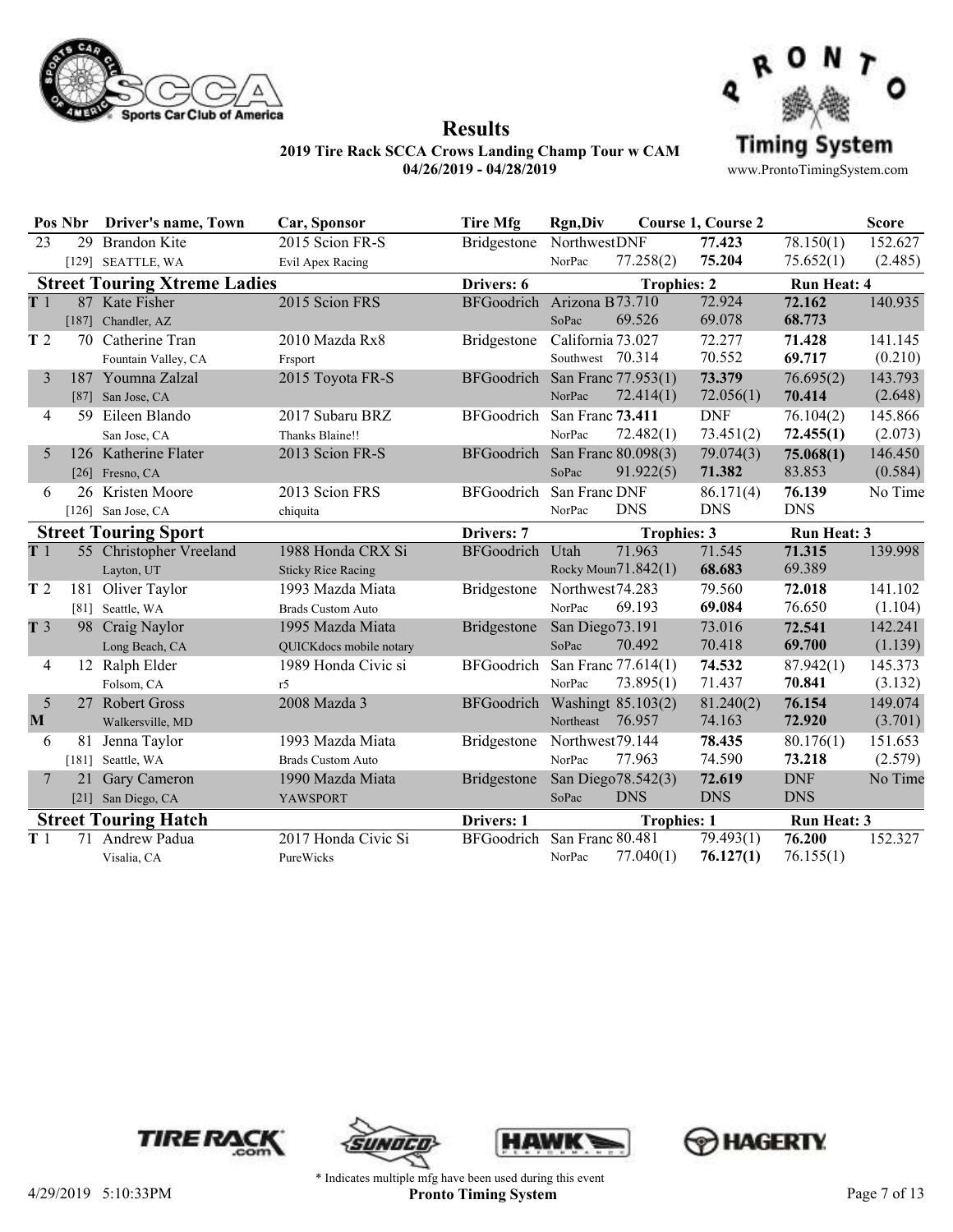



**Results**

www.ProntoTimingSystem.com

**Pos Nbr Driver's name, Town Car, Sponsor Tire Mfg Rgn,Div Course 1, Course 2 Score Super Street Prepared Drivers: 8 Drivers: 8 Trophies: 3 Run Heat: 1 T** 1 159 Ryan Johnson 2006 Lotus Elise **Hoosier** Utah 67.929 67.403 **66.611** 159 Ryan Johnson [59] Draper, UT RynoRV.com & WarriorsAreHe Rocky Moun65.010 67.929 67.403 **66.611** 129.281 65.010 63.988 **62.670** Hoosier **T** 2 181 Alex Muresan 2011 Porsche GT3 Hoosier San Franc 68.052 [81] Walnut Creek, CA LTBAUTOSPORTS.com  $\frac{\text{NorPac}}{64.087}$   $\frac{63.368}{63.368}$   $\frac{66.111(1)}{0.643}$ 68.052 67.748 **66.556** 129.924 64.087 **63.368** 66.111(1) Hoosier **T** 3 38 James Yom 2014 Nissan GTR Hoosier California 68.066 [138] Los Angeles, CA Thanks Hung! SoPac 73.317(4) 71.019(4) 63.519 (1.222) 68.066 70.998(2) **67.627** 131.146 73.317(4) 71.019(4) **63.519** Hoosier 4 59 Kevin Schultz 2006 Lotus Elise Hoosier Utah Regi 68.826 [159] Morgan, UT **Rocky Moun DNF**  $64.881$   $65.794(1)$   $(2.561)$ **68.826** 74.295(3) 71.238(1) 133.707 Rocky MounDNF **64.881** 65.794(1) Hoosier 5 97 Ambrose Fung 2014 Porsche GT3 Hoosier Northwest 70.043 [197] Calgary, AB Thanks Jay!! Gods blessings!! NorPac (0.012) 70.043 **68.199** 70.259(1) 133.719 69.253(2) 67.268(1) **65.520** Hoosier 6 98 Rob Boynton 2002 Porsche GT2 Hoosier San Franc 70.518 **M** Woodside, CA Midland Cabinets NorPac 71.659(1) 65.856 68.701(2) (0.770) 70.518 69.394 **68.633** 134.489 71.659(1) **65.856** 68.701(2) Hoosier 7 197 Jay Zelazo 2014 Porsche GT3 Hoosier Northwest 80.645(5) [97] Calgary, AB Badlands Motorsports Resort NorPac  $74.144(4)$   $67.236(1)$  DNF  $(3.205)$ 80.645(5) 79.903(5) **70.458** 137.694  $67.236(1)$ Hoosier 8 81 Tiberiu Muresan 2011 Porsche GT3 Hoosier San Franc 74.396 [181] San Jose, CA LTBAUTOSPORTS.COM Southwest (2.169) 74.396 73.250 **71.447** 139.863 68.416 Hoosier **A Street Prepared** <br> **Drivers: 1 Trophies: 1 Run Heat: 4**<br> **DRIP 1 Robin Riner** 2017 Ford Focus RS Hoosier SFR DNS DNS DNS DNS **T** 1 91 Robin Riner 2017 Ford Focus RS Walnut Creek, CA DNS DNS DNS No Time<br>DNS DNS DNS **DNS** Hoosier **C Street Prepared Drivers: 2 Trophies: 1 Run Heat: 1 T** 1 92 Tom Kubo 1991 Mazda Miata Hoosier San Franc 76.377 **M** [192] Folsom, CA Vince and Renee NorPac 76.377 80.422(1) **70.901** 139.457 71.021 70.636(1) **68.556** Hoosier 2 192 Vince Russell 1990 Mazda Miata Hoosier San Franc 73.167 [92] Auburn, CA Computer Addiction NorPac  $69.552(1)$   $74.673(1)$   $92.621(1)$   $(1.134)$ 73.167 76.353 **71.039** 140.591 **69.552(1)** Hoosier **C Street Prepared Ladies**<br>
T 1 92 Renee Russell 1990 Mazda Miata Hoosier San Franc DNF DNF 76.006(1) 145.454 1990 Mazda Miata Auburn, CA Computer Addiction/Auburn Int NorPac 76.006(1) DNF **69.448** DNF Hoosier **D Street Prepared**<br> **Drivers: 5 Trophies: 2 Run Heat: 3**<br> **Drivers: 5 CalClub 68.132 70.308(1) 72.879(3) 132.550 Prophies: 2 Prophies: 2 Prophies: 2 Prophies: 2 Prophies: 2 Prophies: 2 Prophies: T** 1 194 Steve O'Blenes 2005 Mazda RX8 Hoosier CalClub [94] Garden Grove, CA SoPac 70.308(1) 72.879(3) 66.889(1) **64.418** 65.450(1) Hoosier **T** 2 95 Guy Ankeny 2010 Mazda RX 8 Bridgestone California 74.560 **M** Simi Valley, CA Ankeny Racing Enterprises-FRSp SoPac 69.949 69.285 68.899 (8.674) 74.560 **72.325** 73.074 141.224 69.949 69.285 **68.899** Bridgestone 3 94 Jodi Fordahl 2005 Mazda RX8 Hoosier Northwest 75.977(1)  $[194]$  Belfair, WA  $\qquad \qquad \text{NorPac}$   $70.605(1)$   $68.133$   $68.852(1)$   $(2.886)$ **75.977(1)** DNF 76.558(2) 144.110 70.605(1) **68.133** 68.852(1) Hoosier 4 13 Darrell Moskowitz 1994 Honda Prelude Hoosier San Franc 78.888(2) **M** Los Banos, CA NYSE NorPac  $75.154(2)$   $76.361(2)$   $71.818$   $(2.986)$ 78.888(2) 84.707(3) **75.278(1)** 147.096 75.154(2) 76.361(2) **71.818** Hoosier 5 46 Rudi Marci 1995 BMW E36 Toyo\* California 97.750 Orange, CA  $S_0P_{ac}$   $S_4.247$   $DNF$   $79.986$   $(19.762)$ DNF **86.872** 166.858 84.247 DNF **79.986** Toyo\*







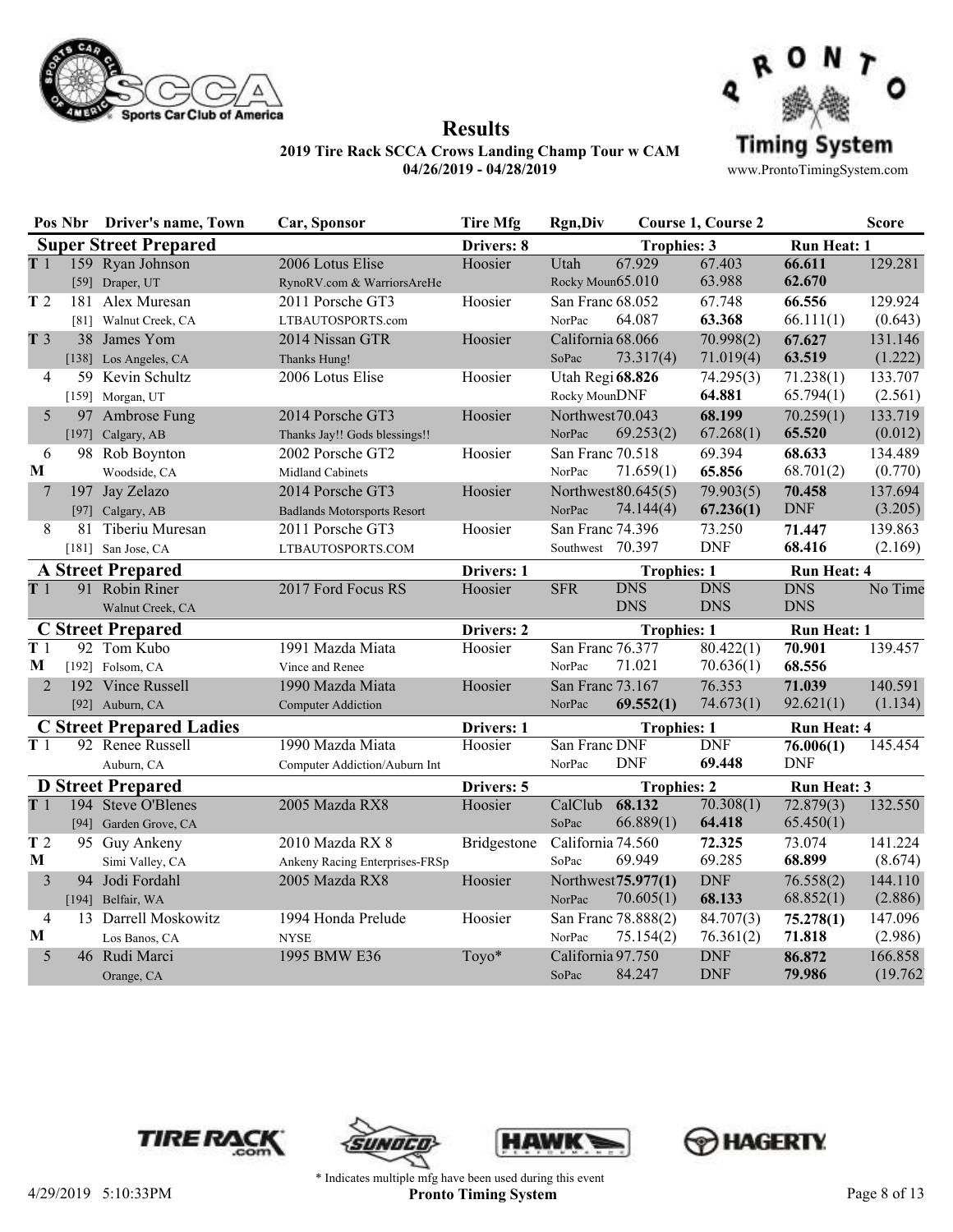



**Results**

|                | Pos Nbr | <b>Driver's name, Town</b>   | Car, Sponsor                        | <b>Tire Mfg</b> | <b>Rgn,Div</b>    |                     | <b>Course 1, Course 2</b> |                    | <b>Score</b> |
|----------------|---------|------------------------------|-------------------------------------|-----------------|-------------------|---------------------|---------------------------|--------------------|--------------|
|                |         | <b>Super Street Modified</b> |                                     | Drivers: 13     |                   | <b>Trophies: 4</b>  |                           | <b>Run Heat: 2</b> |              |
| T <sub>1</sub> |         | 190 Bob Bundy                | 1990 Mazda Miata                    | Hoosier         | Northwest67.168   |                     | 66.959                    | 66.138             | 129.656      |
|                |         | [90] Anacortes, WA           | 949Racing                           |                 | NorPac            | 64.403              | 63.616                    | 63.518             |              |
| T <sub>2</sub> |         | 90 Matt Zyskowski            | 1990 Mazda Miata                    | Hoosier         |                   | Northwest 70.803(1) | 67.276                    | 66.813             | 130.757      |
|                |         | [190] Everett, WA            | 949Racing                           |                 | NorPac            | 64.522              | 64.485                    | 63.944             | (1.101)      |
| T <sub>3</sub> | 187     | Steve Lau                    | 2011 Porsche GT3RS                  | Hoosier         | San Franc 67.578  |                     | 67.668(1)                 | 73.006(3)          | 131.145      |
|                |         | [87] San Jose, CA            |                                     |                 | NorPac            | 65.225              | 63.848                    | 63.567             | (0.388)      |
| T4             |         | 191 Tony Rivera              | 2003 Nissan 350z                    | Hoosier         | San Diego70.140   |                     | 70.360(1)                 | 67.614             | 131.474      |
|                |         | [91] Oceanside, CA           | Hoosier/Penske                      |                 | SoPac             | 66.590(1)           | 63.860                    | 67.943(2)          | (0.329)      |
| 5              | 87      | Tara Shapowal                | 2011 Porsche GT3RS                  | Hoosier         |                   | San Franc 73.946(2) | 69.605                    | 67.647             | 131.558      |
|                |         | [187] San Jose, CA           | Yaku Naki                           |                 | NorPac            | 66.155              | 64.437                    | 63.911             | (0.084)      |
| 6              |         | 52 Tasha Mikko               | 2006 Mitsubishi Evo IX              | Hoosier         |                   | Northwest 70.356(1) | 69.831(1)                 | 67.836             | 131.976      |
|                |         | Seattle, WA                  | <b>SSB</b> Designs                  |                 | NorPac            | 65.097              | 64.140                    | <b>DNF</b>         | (0.418)      |
| 7              |         | 91 Katy Nicholls-Rivera      | 2003 Nissan 350z                    | Hoosier         |                   | San Diego74.633(3)  | 67.809                    | <b>DNF</b>         | 133.229      |
|                |         | [191] Oceanside, CA          | Hoosier/Penske                      |                 | SoPac             | 75.338(5)           | 74.081(5)                 | 65.420             | (1.253)      |
| 8              |         | 46 Nicole Wong               | 2017 Chevrolet Camaro SS Hoosier    |                 | California 68.867 |                     | 68.629                    | 70.719(1)          | 133.947      |
|                |         | Moorpark, CA                 | ProParts USA                        |                 | SoPac             | 67.154              | 65.318                    | 66.041             | (0.718)      |
| 9              |         | 38 Hung-Jen Hung             | 2014 Nissan GT-R                    | Hoosier         |                   | San Franc 75.489(2) | 70.626                    | 68.713             | 134.217      |
|                |         | [38] San Jose, CA            | Ankeny Racing Enterprises           |                 | NorPac            | 68.682(1)           | 70.195(2)                 | 65.504             | (0.270)      |
| 10             |         | 93 Eric Gnesa                | 2009 Porsche Cayman S               | Hoosier         | San Franc 70.681  |                     | 70.203                    | 69.684             | 136.302      |
|                |         | [193] Patterson, CA          | Kingsley and Sprocket Motorsport    |                 | NorPac            | 74.490(3)           | 67.440                    | 66.618             | (2.085)      |
| 11             |         | 193 Lisa Gnesa               | 2009 Porsche Cayman S               | Hoosier         |                   | San Franc 79.293(2) | 77.082(1)                 | 73.890             | 143.774      |
|                |         | [93] Patterson, CA           | Kingsley and Sprocket Motorsport    |                 | NorPac            | 75.583(2)           | 69.884                    | 71.189(1)          | (7.472)      |
| 12             |         | 97 Orieta Zelazo             | 2014 Porsche GT3                    | Hoosier         | Northwest74.315   |                     | 73.760                    | 73.104             | 145.161      |
|                |         | Calgary, AB                  | <b>Badlands Motorsports Resort</b>  |                 | NorPac            | 72.057(1)           | <b>DNF</b>                | 72.227(1)          | (1.387)      |
| 13             |         | 71 Steve Mill                | 1971 Datsun 240Z                    | Hankook*        | San Franc DNF     |                     | 80.449                    | 80.152             | 155.715      |
|                |         | Loomis, CA                   | <b>Borla Performance</b>            |                 | NorPac            | 76.543              | 75.563                    | <b>DNF</b>         | (10.554)     |
|                |         | <b>Street Modified</b>       |                                     | Drivers: 4      |                   | <b>Trophies: 2</b>  |                           | <b>Run Heat: 3</b> |              |
| T <sub>1</sub> |         | 152 Dallas Cutler            | 2006 Mitsubishi Evolution I Hoosier |                 | Oregon            | 66.279              | 66.950                    | 64.906             | 126.637      |
|                |         | [52] Tigard, OR              | <b>SSB</b> Designs                  |                 | NorPac            | 66.414(2)           | 62.388                    | 61.731             |              |
| T <sub>2</sub> |         | 52 Doug Mikko                | 2006 Mitsubishi Evo IX              | Hoosier         | Northwest66.804   |                     | 66.271                    | 65.682             | 129.230      |
|                |         | [152] Seattle, WA            | SSB Designs                         |                 | NorPac            | 69.089              | 63.548                    | 63.589             | (2.593)      |
| 3              |         | 46 Jeff Wong                 | 2017 Chevrolet Camaro SS Hoosier    |                 | California 67.470 |                     | 68.669(1)                 | 68.412(1)          | 130.325      |
|                |         | Moorpark, CA                 | ProParts USA                        |                 | SoPac             | 65.452(1)           | 63.385                    | 62.855             | (1.095)      |
| $\overline{4}$ | 4       | Tom Mill                     | 2018 Audi TT RS                     | Hoosier         | Oregon            | 68.266              | <b>DNF</b>                | 71.929(2)          | 135.640      |
|                |         | Hillsboro, OR                | AR Auto Service / Futrell Autower   |                 | NorPac            | <b>DNF</b>          | 67.687(1)                 | 67.374(1)          | (5.315)      |







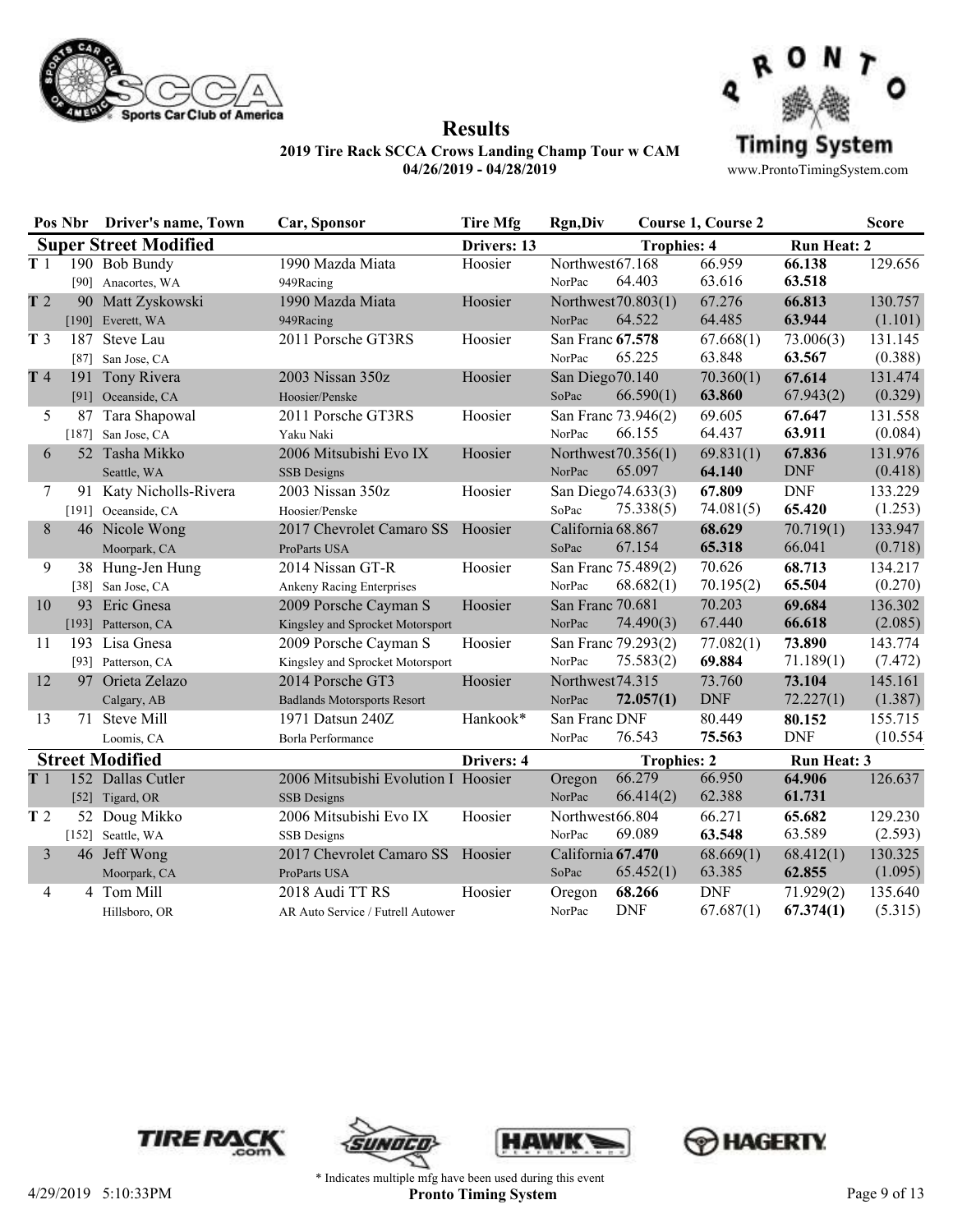



**Results**

www.ProntoTimingSystem.com

|                |                   | Pos Nbr Driver's name, Town | Car, Sponsor                      | <b>Tire Mfg</b> | <b>Rgn,Div</b>      |                      | <b>Course 1, Course 2</b> |                    | <b>Score</b> |
|----------------|-------------------|-----------------------------|-----------------------------------|-----------------|---------------------|----------------------|---------------------------|--------------------|--------------|
|                | X Prepared        |                             |                                   | Drivers: 5      |                     | <b>Trophies: 2</b>   |                           | <b>Run Heat: 4</b> |              |
| T1             |                   | 141 Andy McKee              | 1993 Mazda RX7                    | Goodyear        | San Franc 64.137    |                      | 63.138                    | 63.178             | 122.857      |
|                |                   | [41] Livermore, CA          | Goodyear                          |                 | NorPac              | 61.052               | 60.484                    | 59.719             |              |
| T2             | 41                | Teresa Neidel-McKee         | 1993 Mazda RX7                    | Goodyear        |                     | San Franc 73.100(3)  | 79.613(3)                 | 65.918(1)          | 127.408      |
|                |                   | [141] Livermore, CA         | Goodyear                          |                 | NorPac              | 66.867(2)            | 61.490                    | 62.958(1)          | (4.551)      |
| 3              |                   | 25 Jake Obniski             | Mazda Rx7                         | Goodyear*       | San Franc 68.655    |                      | 71.276(2)                 | <b>DNF</b>         | 131.027      |
|                |                   | [125] Redwood City, CA      | Tom!!!!!                          |                 | NorPac              | <b>DNF</b>           | 62.372                    | 65.950(2)          | (3.619)      |
| 4              |                   | 125 Tom Exley               | 1987 Mazda Rx7 Turbo              | Goodyear*       | San Franc 80.463    |                      | 73.129(2)                 | <b>DNS</b>         | 138.524      |
|                |                   | [25] Rohnert Park, CA       |                                   |                 | NorPac              | 66.158               | 69.076(2)                 | 65.395(1)          | (7.497)      |
| 5              |                   | 6 Ivan Pandev               | 2000 BMW 323ci                    | Hoosier*        | San Franc 78.049    |                      | 75.594                    | 73.611(1)          | 141.392      |
|                |                   | Santa Clara, CA             | RENOVO.AUTO                       |                 | NorPac              | 70.744               | 68.920                    | 67.781             | (2.868)      |
|                | C Prepared        |                             |                                   | Drivers: 2      |                     | <b>Trophies: 1</b>   |                           | <b>Run Heat: 3</b> |              |
| T1             |                   | 136 Johnathon Stewart       | 1965 Ford Shelby                  | Goodyear*       |                     | San Franc 71.562(2)  | 66.679                    | 66.504             | 131.743      |
|                |                   | [36] Livermore, CA          | Mike Maier Inc.                   |                 | NorPac              | 67.541(1)            | 66.904(1)                 | 65.239             |              |
| $\overline{2}$ |                   | 36 Frank Stagnaro           | 1965 Ford Shelby                  | Goodyear*       |                     | San Franc 73.712(2)  | 71.020(1)                 | 76.522(4)          | 136.875      |
| M              |                   | [136] Petaluma, CA          | Mike Maier Inc.                   |                 | NorPac              | 69.723(1)            | 67.821(1)                 | 65.855             | (5.132)      |
|                | <b>D</b> Prepared |                             |                                   | Drivers: 6      |                     | <b>Trophies: 2</b>   |                           | <b>Run Heat: 1</b> |              |
| T1             |                   | 194 Ron Bauer               | 2016 Mazda Miata                  | Hoosier         | Northwest 70.697(2) |                      | 66.184                    | 65.630             | 128.431      |
|                |                   | [94] Seatac, WA             | Mazda Motorsports                 |                 | NorPac              | 64.675               | 65.024(1)                 | 62.801             |              |
| T <sub>2</sub> |                   | 94 Joe Goeke                | 2016 Mazda MX5                    | Hoosier         |                     | Northwest 70.595(1)  | 67.723                    | 67.323             | 131.796      |
|                |                   | [194] Kirkland, WA          | Team Butt Heat!                   |                 | NorPac              | 66.318               | 67.046(1)                 | 64.473             | (3.365)      |
| 3              |                   | 152 Deanne Caraballo        | 1982 Toyota Starlet               | Avon            | San Franc 73.365    |                      | 73.107                    | 71.953             | 139.444      |
|                |                   | [52] Modesto, CA            | Komush Engineering                |                 | NorPac              | 68.637               | 67.491                    | 69.451(1)          | (7.648)      |
| $\overline{4}$ |                   | 52 Dwayne Komush            | 1982 Toyota Starlet               | Avon            | San Franc 73.659    |                      | 76.030(2)                 | 72.537             | 142.581      |
| $\mathbf{M}$   |                   | [152] Patterson, CA         | Komush Engineering                |                 | NorPac              | 77.043(2)            | 70.044                    | <b>DNF</b>         | (3.137)      |
| 5              |                   | 32 Robert Marcy             | 1973 Datsun 1200                  | Avon*           | San Franc DNF       |                      | 83.299(3)                 | 75.680             | 147.982      |
|                |                   | Tracy, CA                   | Komush Engineering                |                 | NorPac              | 76.397(1)            | 74.564(1)                 | 72.302             | (5.401)      |
| 6              |                   | 93 Paula Baker              | 1990 Mazda Miata                  | Hoosier         | Reno                | 75.940(1)            | 74.109                    | 72.929(1)          | No Time      |
| M              |                   | [93] Carson City, NV        | RPMotorsport                      |                 | Rocky MounDSQ       |                      | <b>DSQ</b>                | <b>DSQ</b>         |              |
|                | <b>A</b> Modified |                             |                                   | Drivers: 1      |                     | <b>Trophies: 1</b>   |                           | <b>Run Heat: 2</b> |              |
| T 1            |                   | 87 John Haftner             | 1973 Volkswagen Tui BH3 SHoosier* |                 | San DiegoDNF        |                      | <b>DNF</b>                | 65.599             | 124.382      |
| M              |                   | New Westminster, BC         | Accuweld                          |                 | NorPac              | 61.093               | 62.385(1)                 | 58.783             |              |
|                | <b>C</b> Modified |                             |                                   | Drivers: 5      |                     | <b>Trophies: 2</b>   |                           | <b>Run Heat: 3</b> |              |
| T1             |                   | 95 Ben Martinez             | 1984 Van Diemen RF84              | Hoosier         |                     | San Franc 66.060(1)  | 63.732                    | 63.448             | 123.911      |
|                |                   | [195] San Jose, CA          | <b>BRM</b> motorsports            |                 | NorPac              | <b>DNF</b>           | 61.020                    | 60.463             |              |
| T 2            |                   | 94 Anthony Porta            | Honda C-MOD                       | Hoosier         |                     | California 70.006(2) | 65.426                    | 64.526             | 126.474      |
|                |                   | [194] yorba linda, CA       | Honda                             |                 | SoPac               | 65.614               | <b>DNF</b>                | 61.948             | (2.563)      |
| 3              |                   | 5 Phil Leavens              | 1998 Van Diemen Honda Va Hoosier  |                 | Oregon              | 66.551               | 64.733                    | 64.588             | 127.794      |
|                |                   | Chehalis, WA                | dot.help computer repair          |                 | NorPac              | 63.629               | 63.303                    | 63.206             | (1.320)      |
| 4              |                   | 194 Eric Clements           | 2011 Honda Van Diemen             | Hoosier         | California 66.151   |                      | 67.130(1)                 | 70.255(2)          | 128.664      |
|                |                   | [94] Pasadena, CA           |                                   |                 | SoPac               | 64.775(1)            | 62.513                    | 74.216             | (0.870)      |
| 5              |                   | 195 Jaime Mendoza           | 1984 Van Diemen RF84              | Hoosier         | San Franc 69.406    |                      | 69.223                    | 66.639             | 131.181      |
|                |                   | [95] San Jose, CA           | <b>BRM</b> Motorsports            |                 | NorPac              | 68.354(1)            | 67.318                    | 64.542             | (2.517)      |







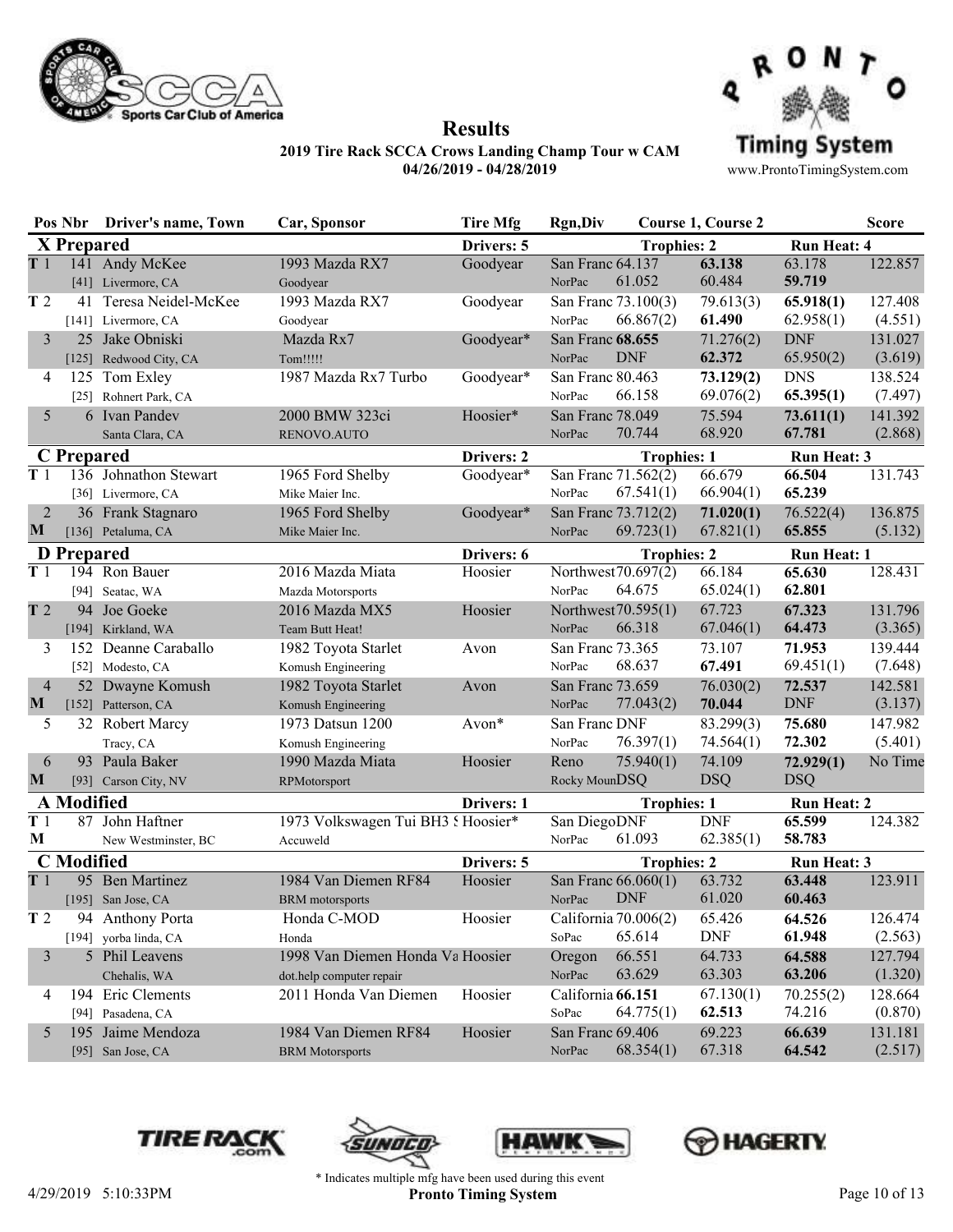



|                |                   | Pos Nbr Driver's name, Town          | Car, Sponsor                                           | <b>Tire Mfg</b>            | <b>Rgn,Div</b>      |                       | <b>Course 1, Course 2</b> |                    | <b>Score</b> |
|----------------|-------------------|--------------------------------------|--------------------------------------------------------|----------------------------|---------------------|-----------------------|---------------------------|--------------------|--------------|
|                | <b>E</b> Modified |                                      |                                                        | Drivers: 1                 |                     | <b>Trophies: 1</b>    |                           | <b>Run Heat: 2</b> |              |
| T <sub>1</sub> |                   | 99 Jesus Villarreal                  | 1973 Lotus Europa                                      | Avon*                      |                     | San Franc 70.427(1)   | 67.563                    | 66.113             | 129.329      |
| M              |                   | San Lorenzo, CA                      | Turbo Hoses R&D                                        |                            | NorPac              | 65.326                | 63.853                    | 63.216             |              |
|                |                   | <b>Formula Junior A</b>              |                                                        | Drivers: 2                 |                     | <b>Trophies: 1</b>    |                           | <b>Run Heat: 1</b> |              |
| T <sub>1</sub> |                   | 35 Mick Maier                        | Invader                                                | $MG*$                      | San Franc 75.815    |                       | 73.295                    | 72.130             | 142.611      |
|                |                   | Livermore, CA                        | Mike Maier Inc                                         |                            | NorPac              | 74.323                | 70.481                    | 72.055(1)          |              |
| 2              |                   | 41 Erika McKee                       | 2003 Emmick Kart                                       | $MG*$                      | San Franc 86.241    |                       | 74.373                    | 72.891             | 143.458      |
|                |                   | Livermore, CA                        |                                                        |                            | NorPac              | <b>DNF</b>            | 70.739                    | 70.567             | (0.847)      |
|                |                   | <b>Formula Junior B</b>              |                                                        | Drivers: 2                 |                     | <b>Trophies: 1</b>    |                           | <b>Run Heat: 1</b> |              |
| T1             |                   | 41 Alana McKee                       | 2003 Emmick Kart                                       | $MG*$                      | San Franc 93.964    |                       | 93.769                    | 87.241             | 174.865      |
|                |                   | Livermore, CA                        |                                                        |                            | NorPac              | 88.619                | 87.624(1)                 | 93.917             |              |
| 2              |                   | 35 Lily Maier                        | Invader                                                | $MG*$                      |                     | San Franc 101.636(1)  | 90.323                    | 90.133             | No Time      |
|                |                   | Livermore, CA                        | Mike Maier Inc                                         |                            | NorPac              | <b>DNF</b>            | <b>DNF</b>                | <b>DNF</b>         |              |
|                |                   | <b>Classic American Muscle Sport</b> |                                                        | Drivers: 11                |                     | <b>Trophies: 4</b>    |                           | <b>Run Heat: 2</b> |              |
| T <sub>1</sub> |                   | 178 Karlton Lew                      | 2006 Chevrolet Corvette Z0 BFGoodrich San Franc 70.015 |                            |                     |                       | 69.186                    | 68.138             | 134.256      |
|                |                   | [78] Fremont, CA                     | LB Racing                                              |                            | NorPac              | 66.649                | 66.118                    | 67.278(1)          |              |
| T <sub>2</sub> |                   | 199 David Rock                       | 2001 Chevrolet Corvette                                | BFGoodrich Arizona B70.816 |                     |                       | 70.061                    | 69.023             | 134.914      |
|                |                   | [99] Tucson, AZ                      | Sliding Rock Racing                                    |                            | SoPac               | 67.401                | 66.288                    | 65.891             | (0.658)      |
| T <sub>3</sub> |                   | 96 Dan Bullis                        | 2015 Chevrolet Corvette Z0 Bridgestone                 |                            | Oregon              | 71.387                | 70.399                    | 69.522             | 136.920      |
|                |                   | Vancouver, WA                        | Sins Performance                                       |                            | NorPac              | 67.398                | 68.519(1)                 | 68.315(1)          | (2.006)      |
| T 4            |                   | 89 Bryan Stewart                     | 1989 Chevrolet Corvette                                | BFGoodrich                 | San Franc 71.717    |                       | 70.792                    | 70.347             | 137.122      |
|                |                   | [189] Livermore, CA                  | Mike Maier Inc                                         |                            | NorPac              | 70.749(1)             | 68.371                    | 66.775             | (0.202)      |
| 5              |                   | 14 Ken Mollenauer                    | 2007 Chevrolet Corvette Z0 BFGoodrich San Franc 74.274 |                            |                     |                       | 72.182                    | 70.832             | 139.590      |
|                |                   | Saratoga, CA                         | Stranoparts.com                                        |                            | NorPac              | 75.237(2)             | 68.758                    | 69.704             | (2.468)      |
| 6              |                   | 189 Sean Breese                      | 1989 Chevrolet Corvette                                | BFGoodrich                 | San Franc 74.972(2) |                       | <b>DNF</b>                | 72.287(1)          | 140.829      |
|                |                   | [89] Penryn, CA                      |                                                        |                            | NorPac              | <b>DNF</b>            | 72.078(1)                 | 68.542             | (1.239)      |
| 7              |                   | 80 Andre Marconett                   | 2000 Dodge Viper GTS                                   | BFGoodrich                 | San Franc 73.221    |                       | 73.049                    | 72.360             | 141.302      |
|                |                   | San Carlos, CA                       |                                                        |                            | NorPac              | 70.549                | <b>DNF</b>                | 68.942             | (0.473)      |
| 8              |                   | 47 Thomas Kamman                     | 1987 Chevrolet Corvette                                | Bridgestone                | San Diego73.800     |                       | 72.516                    | 74.469(1)          | 141.417      |
|                |                   | Escondido, CA                        | <b>Current Auto Performance</b>                        |                            | Southwest 68.901    |                       | 69.071                    | 69.158             | (0.115)      |
| 9              |                   | 99 Kerry Gonzales                    | 2001 Chevrolet Corvette                                | BFGoodrich Arizona B77.324 |                     |                       | 74.398(1)                 | 73.523(1)          | 144.366      |
|                |                   | [199] Tucson, $AZ$                   | <b>Sliding Rock Racing</b>                             |                            | SoPac               | 72.676(1)             | 71.356(1)                 | 70.843(1)          | (2.949)      |
| 10             |                   | 78 Donald Lew                        | 2006 Chevrolet Corvette Z0 BFGoodrich                  |                            | San Franc 74.948    |                       | 77.222(2)                 | 77.098(2)          | 145.285      |
| M              |                   | [178] Fremont, CA                    | LB Racing                                              |                            | NorPac              | <b>DNF</b>            | 70.337                    | <b>DNF</b>         | (0.919)      |
| 11             |                   | 82 Sara Odioso                       | 2010 Chevrolet Corvette GS Bridgestone                 |                            | California 75.971   |                       | 80.194(3)                 | 76.387(1)          | 145.777      |
|                |                   | San Diego, CA                        | <b>StranoParts</b>                                     |                            |                     | Southwest $74.071(1)$ | 72.702(1)                 | 69.806             | (0.492)      |







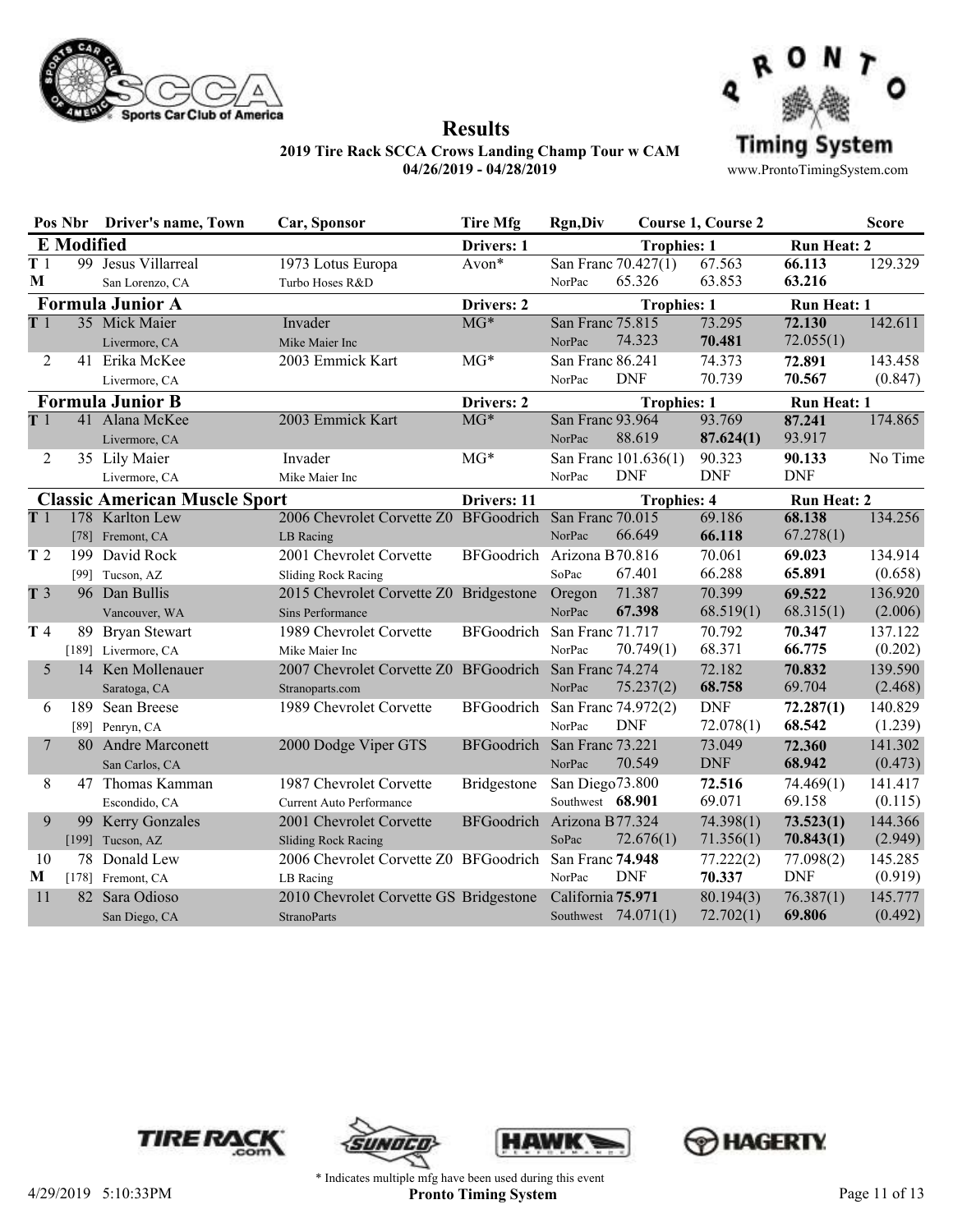



**Results**

|                |     | Pos Nbr Driver's name, Town                | Car, Sponsor                                             | <b>Tire Mfg</b>    | <b>Rgn,Div</b>                   |                                              | <b>Course 1, Course 2</b> |                        | <b>Score</b>       |
|----------------|-----|--------------------------------------------|----------------------------------------------------------|--------------------|----------------------------------|----------------------------------------------|---------------------------|------------------------|--------------------|
|                |     | <b>Classic American Muscle Contempory</b>  |                                                          | Drivers: 14        |                                  | <b>Trophies: 5</b>                           |                           | <b>Run Heat: 1</b>     |                    |
| T <sub>1</sub> |     | 142 Dennis Healy<br>[42] Lake Oswego, OR   | 2015 Ford Mustang<br>Steeda   Anderson Composites   Dep  | <b>BFGoodrich</b>  | Oregon<br>NorPac                 | 71.899<br>68.079                             | 71.287<br>71.120(1)       | 70.462<br>66.914       | 137.376            |
| T <sub>2</sub> | 190 | Steve Wynne<br>[90] Redmond, OR            | 2015 Ford Mustang GT                                     | <b>BFGoodrich</b>  | Oregon<br>NorPac                 | 72.675<br>69.336                             | 71.803<br>68.349          | 72.719(1)<br>67.990    | 139.793<br>(2.417) |
| T <sub>3</sub> | 21  | <b>Todd Cameron</b><br>San Diego, CA       | 2018 Ford Mustang GT                                     | <b>Bridgestone</b> | San Diego76.049<br>SoPac         | 69.906                                       | 73.804<br>69.918          | 73.000<br>69.156       | 142.156<br>(2.363) |
| T4<br>M        |     | 17 John Lawrence<br>San Ramon, CA          | 2017 Chevrolet Camaro SS 1 Bridgestone* San Franc 73.409 |                    | NorPac                           | <b>DNF</b>                                   | 77.938(3)<br>72.728(1)    | 75.179(1)<br>71.515(1) | 144.924<br>(2.768) |
| T <sub>5</sub> | 42  | James Boller<br>[142] Apache Junction, AZ  | 2015 Ford Mustang<br>Steeda   Anderson Composites   Det  | <b>BFGoodrich</b>  | Arizona<br>Southwest             | 76.841<br>75.813(2)                          | <b>DNS</b><br><b>DNF</b>  | <b>DNF</b><br>70.269   | 147.110<br>(2.186) |
| 6              |     | 3 Troy Jennings<br>Salinas, CA             | 2014 Ford Mustang GT<br>Rally West                       | Hankook*           |                                  | San Franc 79.856(1)<br>Southwest $77.386(1)$ | 79.880(1)<br>73.499       | 76.902<br>72.347       | 149.249<br>(2.139) |
| 7<br>M         |     | 33 Greg Back<br>Turlock, CA                | 2014 Ford Mustang GT                                     | Bridgestone*       | NorPac                           | San Franc 82.579(1)<br>76.835                | 77.902<br>75.070          | 79.856(1)<br>73.741    | 151.643<br>(2.394) |
| 8              |     | 24 Jeffery Jantz<br>Fresno, CA             | 2006 Ford Mustang Gt                                     |                    | San Franc DNF<br>NorPac          | 75.007                                       | 84.538<br>74.218          | 79.208<br>73.589       | 152.797<br>(1.154) |
| 9<br>M         |     | 51 Leon Weinroth<br>Coarsegold, CA         | 2014 Ford Mustang V6<br>My Wife                          |                    | NorPac                           | San Franc 81.097(1)<br>78.672(1)             | 79.818<br>75.833          | 77.734<br>80.767(2)    | 153.567<br>(0.770) |
| 10             |     | 13 Kim Jennings<br>Salinas, CA             | 2018 Ford Mustang GT PP2 BFGoodrich                      |                    |                                  | San Franc 89.746(1)<br>Southwest 80.499(2)   | 81.955(1)<br>81.070       | 78.844<br>75.020       | 153.864<br>(0.297) |
| 11             | 90  | Julie McAllister-Wynne<br>[190] Wasco, OR  | 2015 Ford Mustang GT                                     | Bridgestone        | Oregon<br>NorPac                 | 86.351<br>78.369                             | 80.506<br>76.206          | 79.695<br>74.972       | 154.667<br>(0.803) |
| 12             |     | 11 Hector Curiel<br>Morgan Hill, CA        | 1996 Pontiac Trans am<br>self                            | Multi              | San Franc 84.636<br>NorPac       | 80.461                                       | <b>DNF</b><br><b>DNF</b>  | 80.706<br>75.722       | 156.428<br>(1.761) |
| 13             | 75  | Jose Alberto Fait<br>San Jose, CA          | 2017 Chevrolet Camaro LT<br>VETMotorsports.org           | Bridgestone        | Las VegasDNF<br>Rocky Moun79.948 |                                              | 87.098(1)<br>74.913       | 83.666(2)<br>72.773    | 156.439<br>(0.011) |
| 14             |     | <b>Rusty Henderson</b><br>Independence, MO | 2017 Dodge Charger                                       | Multi              | Kansas C 83.028<br>Midwest       | 79.582(1)                                    | 84.889(1)<br>77.572       | 85.651(2)<br>77.236    | 160.264<br>(3.825) |